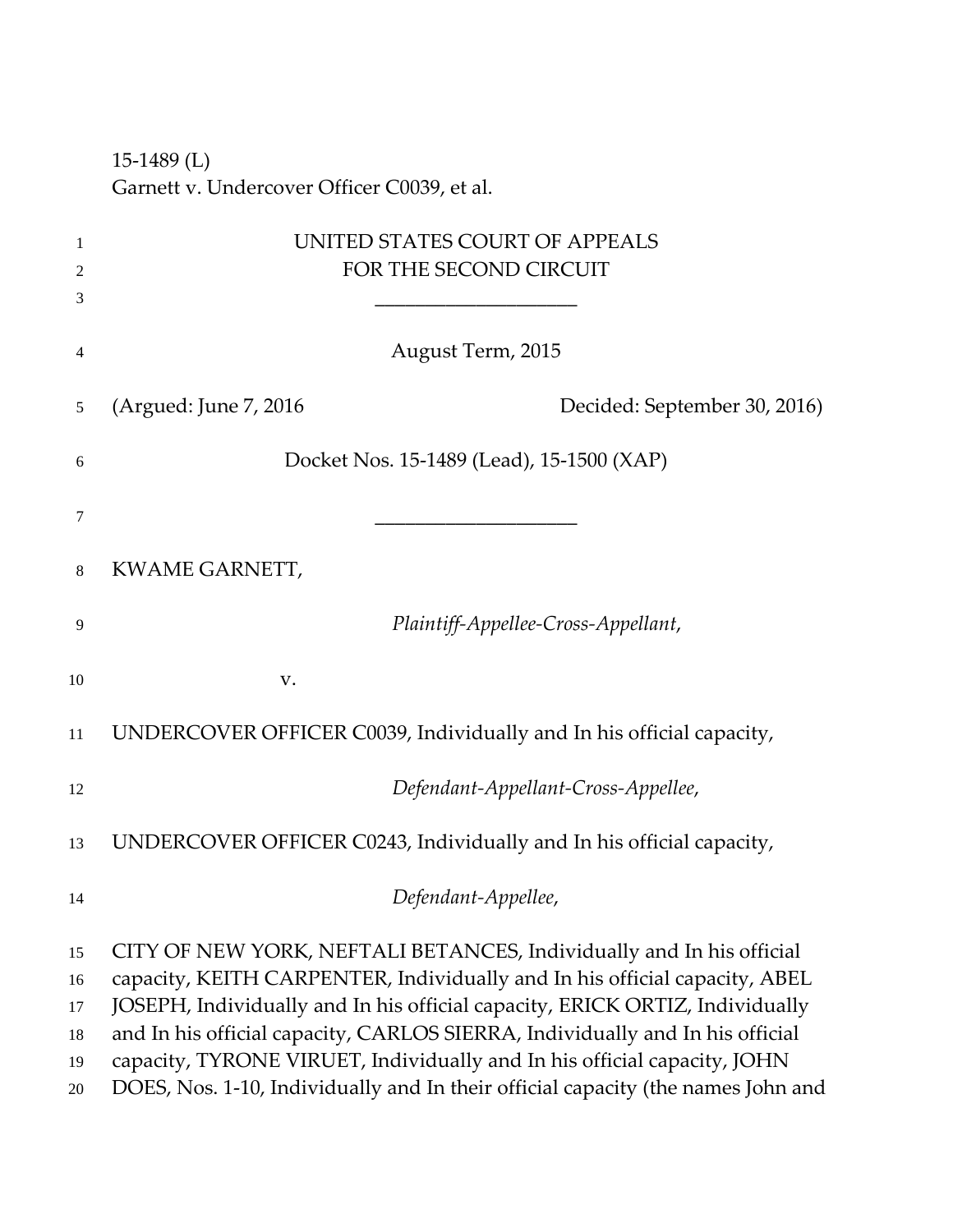Jane Doe being fictitious, as the true names are presently unknown), JANE

DOES, Nos. 1‐10, Individually and In their official capacity, (the names John and

| Jane Doe being fictitious, as the true names are presently unknown), |  |
|----------------------------------------------------------------------|--|
|                                                                      |  |

 *Defendants.* Before: POOLER, SACK, and LYNCH, *Circuit Judges*. Appeal from United States District Court for the Southern District of New York (Gregory H. Woods, *J*.) denying defendant‐appellant‐cross‐appellee Undercover Officer C0039's ("UC 39") motion for judgment as a matter of law 10 and denying plaintiff-appellee-cross-appellant Kwame Garnett's motion for a new trial. Garnett was arrested by UC 39 during a "buy and bust" and was subsequently charged based on UC 39's account of his observations of the alleged crime, including a statement UC 39 attributed to Garnett. Garnett denied making the statement and, after being held for nearly eight months pending trial, was acquitted at a state criminal trial. Garnett subsequently filed a Section 1983 action bringing various claims against UC 39, among others. After a civil trial before the district court, UC 39 was found liable for violating Garnett's constitutional right to a fair trial. In its post‐trial rulings, the district court held UC 39's account of his personal observations of the incident, which gave rise to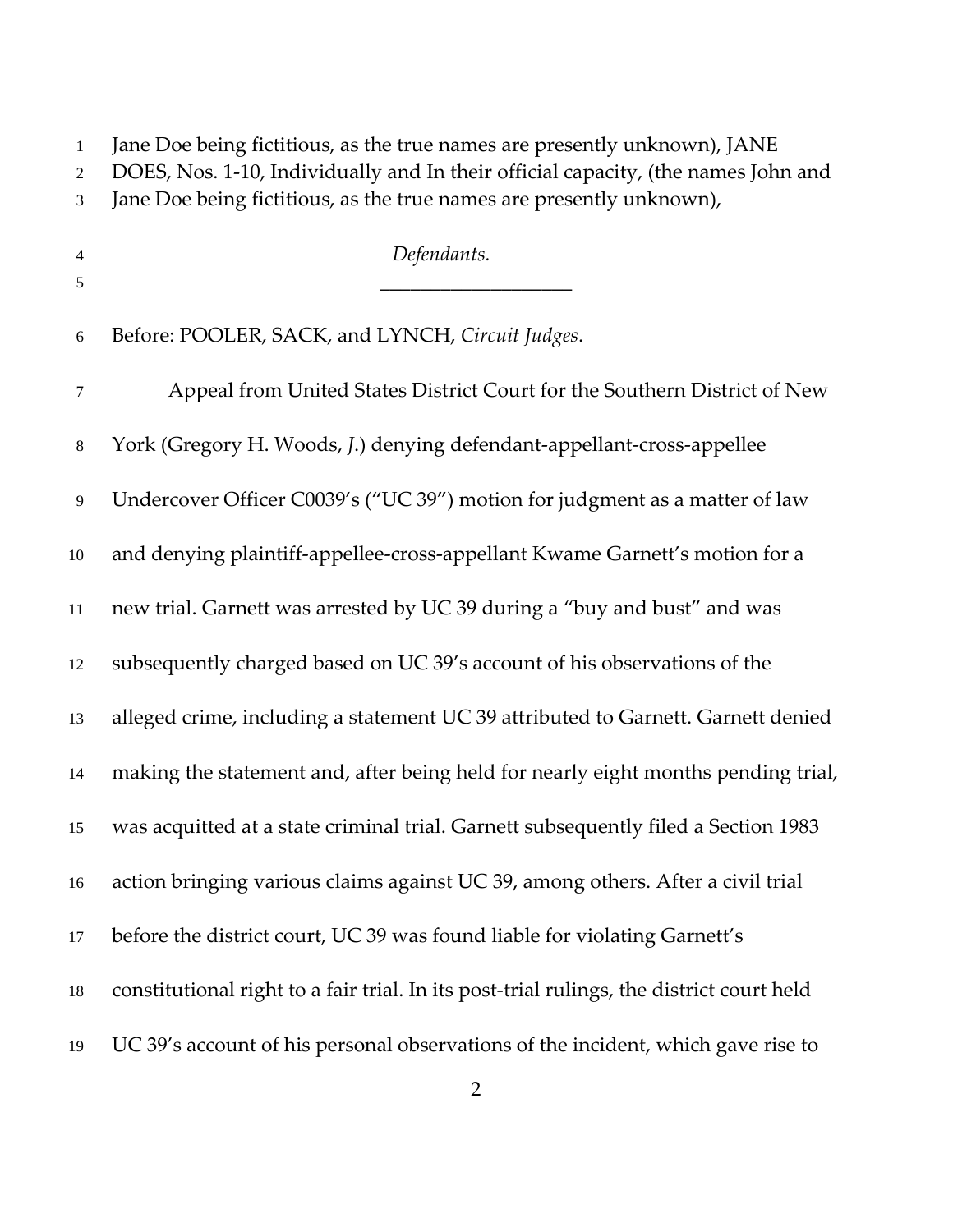| $\mathbf{1}$   | Garnett's arrest, could provide the basis for a claim of denial of the right to a fair |
|----------------|----------------------------------------------------------------------------------------|
| $\overline{2}$ | trial due to an officer's provision of false information to a prosecutor following     |
| 3              | Ricciuti v. N.Y.C. Transit Authority, 124 F.3d 123 (2d Cir. 1997), and therefore       |
| $\overline{4}$ | denied UC 39's motion for judgment as a matter of law. The district court also         |
| 5              | denied Garnett's motion for a new trial after finding that the court's jury            |
| 6              | instruction on probable cause, following the jury's request for clarification, was     |
| 7              | an accurate statement of law and answered the jury's question. Because we are of       |
| $8\phantom{.}$ | the view that Ricciuti controls when the fabricated information at issue is an         |
| 9              | officer's account of his or her observations of alleged criminal activity which he     |
| 10             | or she conveys to prosecutors, and also are of the view that the district court's      |
| 11             | jury instruction was proper, we affirm.                                                |
| 12             | Affirmed.                                                                              |
| 13             |                                                                                        |
| 14             | ROBERT T. PERRY, Brooklyn, NY, for Plaintiff-Appellee-                                 |
| 15             | Cross-Appellant Kwame Garnett.                                                         |
| 16             | RICHARD DEARING, of counsel (Cecilia Chang, Ingrid                                     |
| 17             | R. Gustafson, on the brief), for Zachary W. Carter,                                    |
| 18             | Corporation Counsel of the City of New York, New                                       |
| 19             | York, NY, for Defendant-Appellant-Cross-Appellee                                       |
|                |                                                                                        |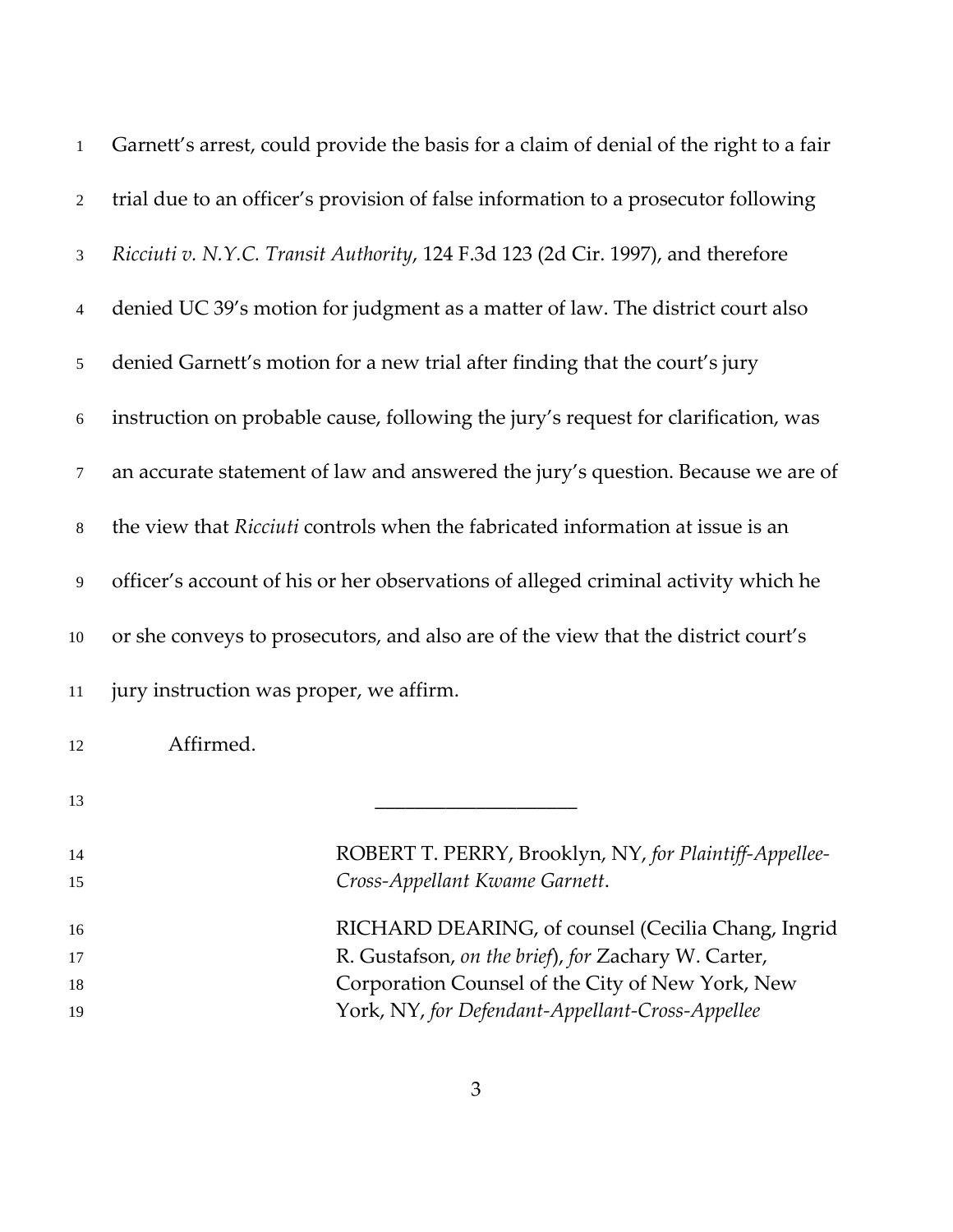POOLER, *Circuit Judge*:

Both plaintiff‐appellee‐cross‐appellant Kwame Garnett and defendant‐ 5 appellant-cross-appellee Undercover Officer C0039's ("UC 39") appeal from a judgment, entered after a jury trial in the United States District Court for the Southern District of New York (Gregory H. Woods, *J*.), finding UC 39 liable for denying Garnett his right to a fair trial by fabricating evidence in connection with criminal charges against Garnett, and awarding Garnett \$1 in nominal damages and \$20,000 in punitive damages. UC 39 argues that the district court erred in denying his motion for judgment as a matter of law, and Garnett contends that the court erred in denying his motion for a new trial. Garnett was arrested by UC 39 in the wake of an undercover "buy and bust" operation, and was subsequently charged based in part on UC 39's account of his own observations during the alleged drug sale, including a statement he said Garnett made during the transaction. Garnett denied making the statement and, after being held for nearly eight months pending trial, was acquitted at a state criminal trial. In its rulings following Garnett's civil jury trial, the district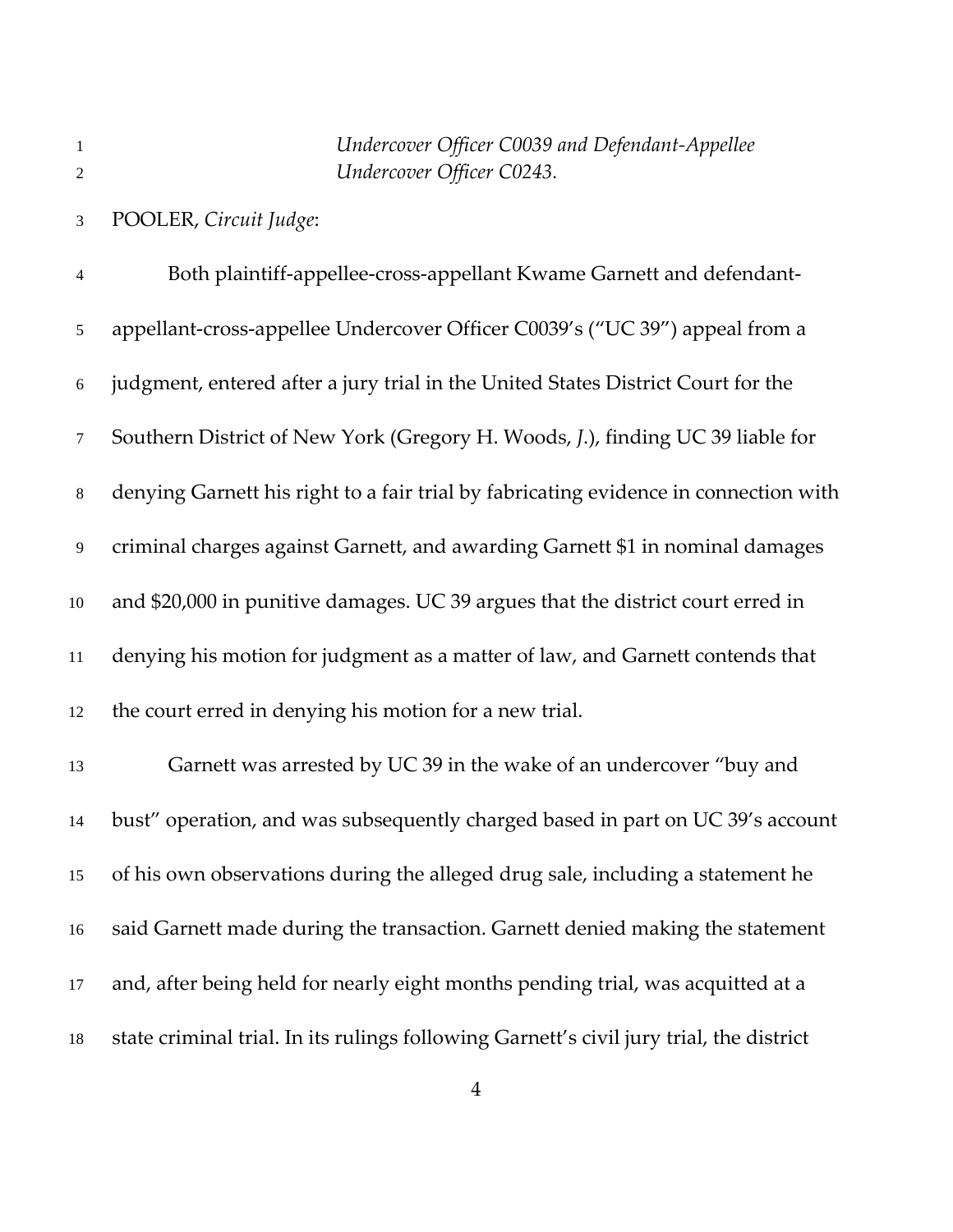| $\mathbf{1}$   | court held that UC 39's allegedly fabricated account of his own observations          |
|----------------|---------------------------------------------------------------------------------------|
| 2              | could provide the basis for a claim of denial of the right to a fair trial due to an  |
| 3              | officer's provision of false information to a prosecutor following Ricciuti v. N.Y.C. |
| $\overline{4}$ | Transit Authority, 124 F.3d 123 (2d Cir. 1997), and therefore denied UC 39's          |
| 5              | motion for judgment as a matter of law. The district court also denied Garnett's      |
| 6              | motion for a new trial after finding that the court's jury instruction on probable    |
| $\tau$         | cause, following the jury's request for clarification, was an accurate statement of   |
| 8              | law and answered the jury's question. Because we conclude that Ricciuti controls      |
| 9              | when the fabricated information at issue is an officer's false account, conveyed to   |
| 10             | prosecutors, of his or her own purported observations of alleged criminal activity    |
| 11             | which led to an arrest, and that the district court's jury instruction was proper,    |
| 12             | we affirm.                                                                            |
|                |                                                                                       |

In *Ricciuti*, we held that, even if there is probable cause to arrest a defendant, an officer who subsequently fabricates that defendant's confession "and forwards that information to prosecutors . . . violates the accused's constitutional right to a fair trial, and the harm occasioned by such an unconscionable action is redressable in an action for damages under 42 U.S.C.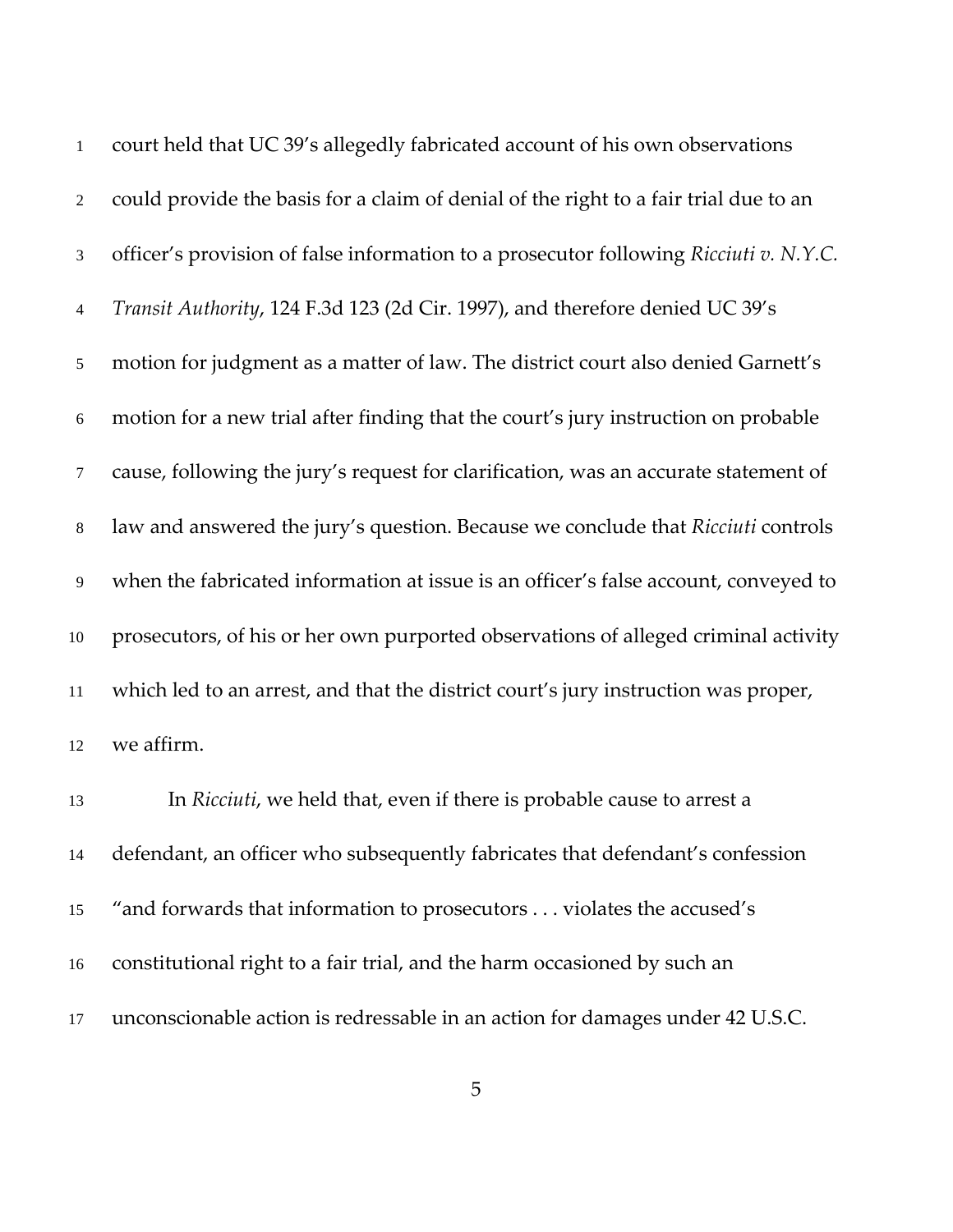| $\mathbf{1}$     | § 1983." 124 F.3d at 130. This case calls for us to consider whether Ricciuti       |
|------------------|-------------------------------------------------------------------------------------|
| 2                | requires the same result when the fabricated information at issue is the officer's  |
| 3                | own account of his or her observations of alleged criminal activity which he or     |
| 4                | she conveys to prosecutors. We hold that it does.                                   |
| $\sqrt{5}$       | <b>BACKGROUND</b>                                                                   |
| $\boldsymbol{6}$ | <b>Factual Background</b><br>I.                                                     |
| $\tau$           | A. Garnett's Arrest and Prosecution                                                 |
| $\,8\,$          | This case arises from a so-called "buy and bust" operation conducted by             |
| 9                | the New York City Police Department ("NYPD") on November 19, 2011. On that          |
| 10               | evening, a team of NYPD officers, including defendant-appellant-cross-appellee      |
| 11               | UC 39 and defendant-appellee Undercover Officer C0243 ("UC 243"), conducted         |
| 12               | an operation in East Harlem where the undercover officers attempted to              |
| 13               | purchase drugs.                                                                     |
| 14               | There are commonly two roles in a "buy and bust" operation: the                     |
| 15               | "primary" tries to buy the drugs, while the "ghost" serves to protect the safety of |
| 16               | the primary. UC 39 was the ghost. UC 243, the primary, met non-parties Naquan       |
| 17               | Cintron and Naim Roper. Roper was allegedly stating something along the lines       |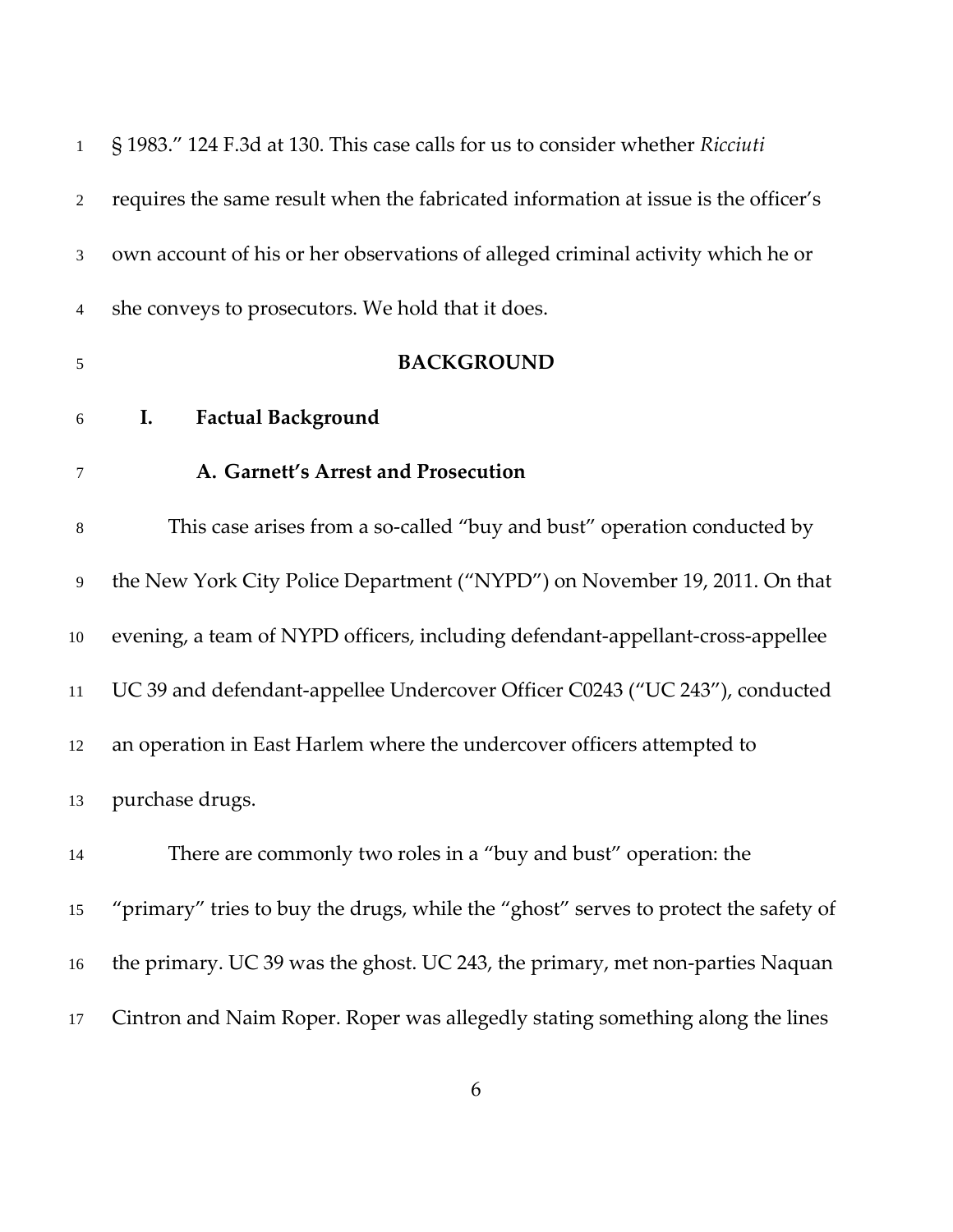| $\mathbf{1}$   | of "smoke, smoke, smoke" or "bud, bud, bud," and, at Roper's suggestion, the                  |
|----------------|-----------------------------------------------------------------------------------------------|
| $\sqrt{2}$     | undercover officers entered Lexington Grocery, a bodega, where Cintron and                    |
| 3              | Roper then sold small amounts of crack cocaine and marijuana to UC 243                        |
| $\overline{4}$ | sometime after 6:00 P.M. App'x at 251, 332. Cintron and Roper were then                       |
| $\sqrt{5}$     | arrested by other officers participating in the "buy and bust" operation.                     |
| $\sqrt{6}$     | Garnett was also arrested in connection with the drug sale. While UC 243                      |
| $\tau$         | spoke with Cintron and Roper, UC 39 was scanning the area and stated that he                  |
| $\,8\,$        | observed an individual, identified as Garnett, standing by the curb outside the               |
| $\overline{9}$ | bodega. UC 39 testified that he saw Garnett also scanning the area. <sup>1</sup> UC 39 stated |
| $10\,$         | that, based on his experience, he believed Garnett was keeping a lookout for                  |
| $11\,$         | police during the sale. UC 39 wrote in a "DD-5," a complaint follow-up form,                  |
| 12             | and told the arresting officer and a prosecutor, that Garnett entered the bodega              |
| 13             | during the sale and told Cintron and Roper, "Yo, hurry up. Y'all ain't done yet?              |
| 14             | Get that money. I'm not looking to get locked up tonight. Let's go." App'x at 263-            |
| 15             | 64, 603. UC 243 heard Garnett speak, but did not hear exactly what Garnett had                |

<sup>&</sup>lt;sup>1</sup> We note that UC 39 has testified regarding the circumstances leading to Garnett's arrest multiple times. Where not otherwise indicated, we draw these facts from his testimony at trial before the district court.

 $\overline{a}$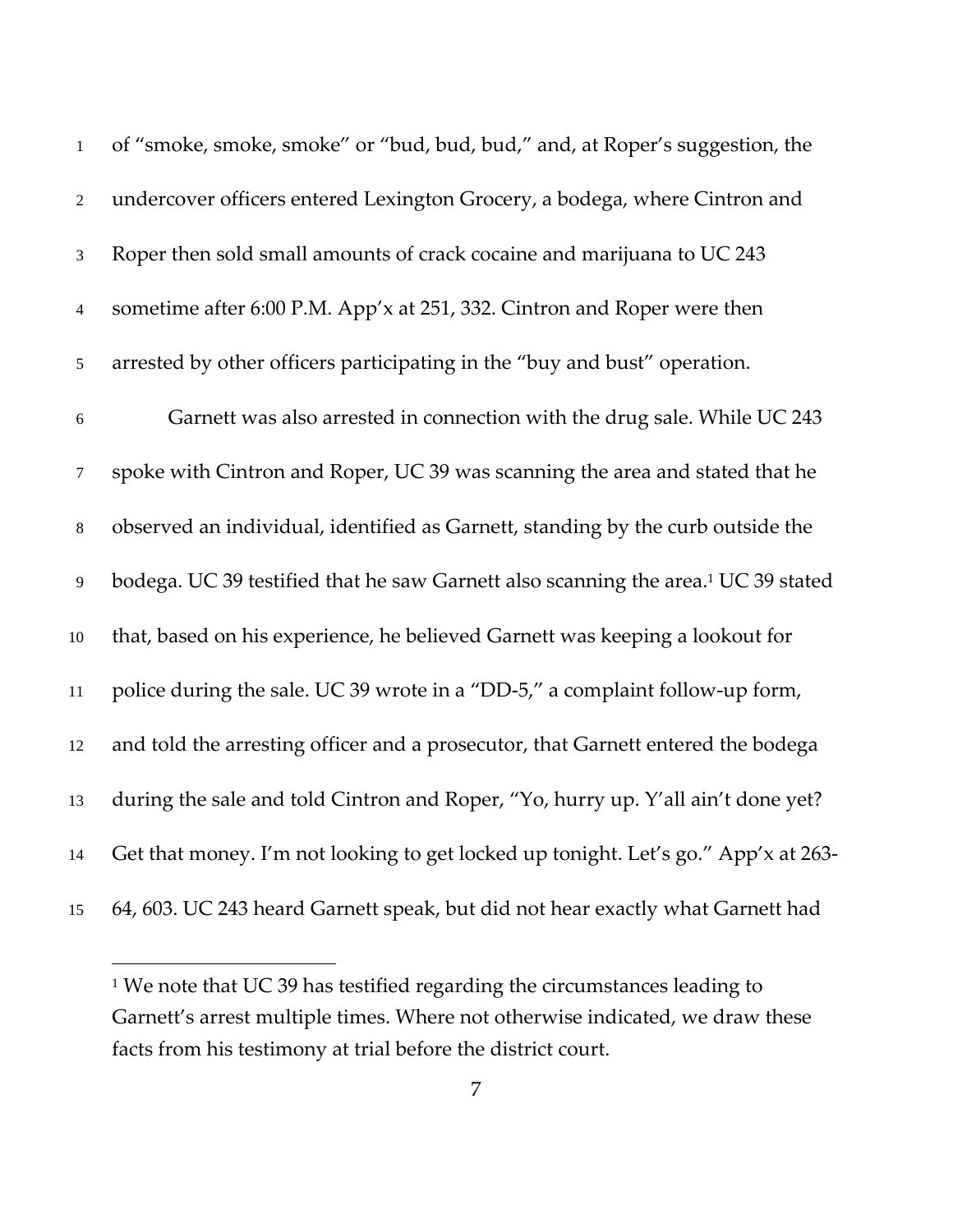said. UC 39 testified that after he saw Garnett look at Roper and Cintron, Garnett shook his head, and exited the bodega. This caused UC 39 to revise his earlier theory that Garnett was a lookout for Roper and Cintron and instead to believe that Garnett could be Roper's and Cintron's manager.

 $\overline{a}$ 

#### **B. Roper and Cintron Plead Guilty; Garnett's Criminal Trial**

Six days after the arrests, Roper pled guilty in state court to one count of criminal sale of marijuana in the fourth degree and one count of criminal facilitation in the fourth degree. Cintron and Garnett were both indicted by a state grand jury, but Cintron then pled guilty to one count of criminal sale of a controlled substance (cocaine). In his plea allocution, Cintron stated that he acted "in concert with" Garnett in selling "a narcotic drug to a police officer."<sup>2</sup> App'x at 781.

Garnett then proceeded to a state criminal trial. Prior to Garnett's criminal 14 trial, UC 39 communicated the information in UC 39's original DD-5 report to the

Assistant District Attorney prosecuting the case. UC 39 also explained that he

 This statement, however, was deemed inadmissible hearsay by the district court at Garnett's federal civil trial as Cintron was unavailable to testify after both parties were unable to locate him.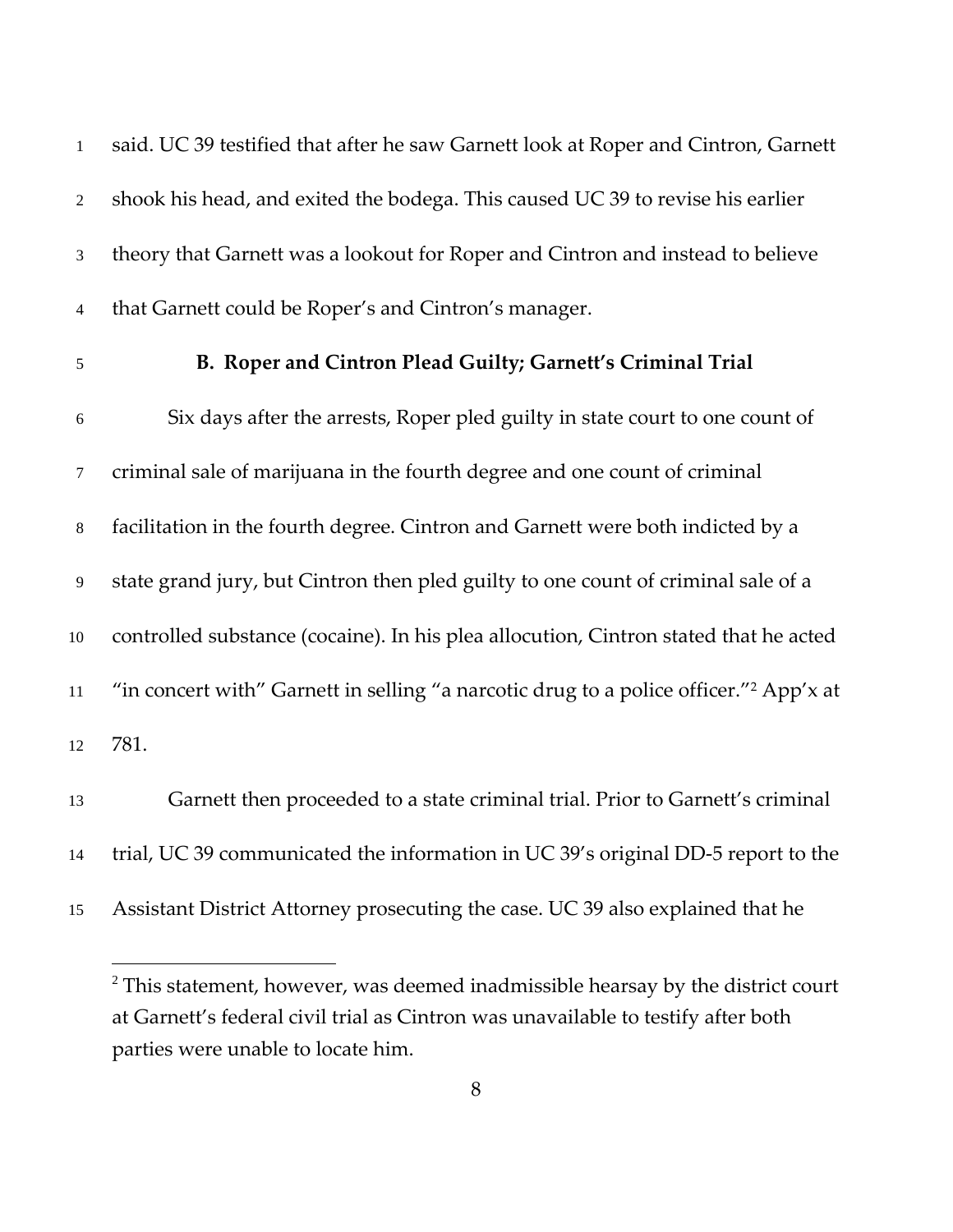| $\mathbf{1}$   | knew Garnett prior to the arrest at issue as, three years earlier, Garnett and two |
|----------------|------------------------------------------------------------------------------------|
| $\overline{2}$ | other individuals attempted to rob UC 39 at gunpoint in a housing project where    |
| $\mathfrak{Z}$ | officers were engaging in an investigation. Garnett, seventeen years old at the    |
| $\overline{4}$ | time, was convicted of attempted robbery in the first degree. According to UC 39,  |
| 5              | it was not until he learned Garnett's name after the arrest that he realized that  |
| 6              | Garnett was the same person who had robbed him at gunpoint three years             |
| $\tau$         | earlier. UC 39 explained that he did not initially recognize Garnett during the    |
| $8\,$          | "buy and bust" operation because, during the earlier encounter, Garnett had        |
| 9              | been three years younger, had looked younger and thinner, and had had "a lot of    |
| $10\,$         | hair on his head." App'x at 293. UC 39 was precluded from testifying about the     |
| 11             | robbery during Garnett's state criminal trial.                                     |
| 12             | Garnett has consistently denied having any involvement in the drug sale            |
| 13             | and denies making the statement attributed to him by UC 39. After he was           |
| 14             | arrested, Garnett was searched and no drugs, other contraband, or any other        |
| 15             | evidence of criminal activity, were found on his person. Nevertheless, Garnett     |
| 16             | was arraigned and charged with criminal sale of a controlled substance in the      |
| 17             | third degree and criminal sale of marijuana in the fourth degree on the basis of   |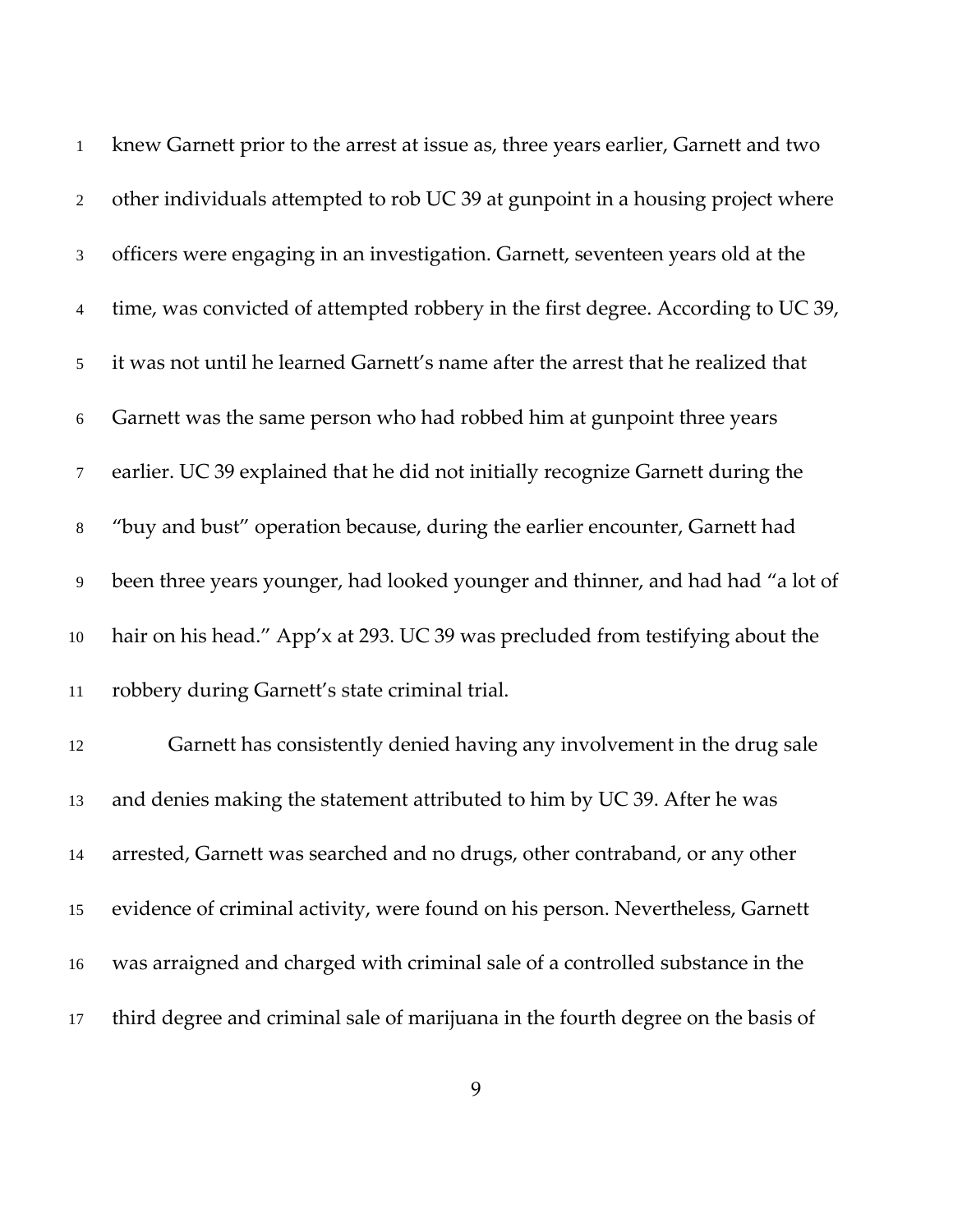UC 39's communications with the prosecutor. Garnett pled not guilty and bail was set at \$50,000. Unable to post bail, Garnett remained in custody for nearly eight months. On July 6, 2012, a jury acquitted Garnett of all charges and he was released.

#### **C. Garnett's Federal Damages Lawsuit**

On October 4, 2013, Garnett filed a lawsuit in the district court for the Southern District of New York (Rakoff and Woods, *JJ.*). On December 9, 2013, Garnett filed his amended complaint against officers involved in his arrest, including UC 39 and UC 243, alleging, among other things, false arrest, malicious prosecution, failure to intervene, and denial of the right to a fair trial under 42 U.S.C. § 1983. On December 20, 2013, defendants moved to dismiss all claims except the false arrest claim and denial of the right to a fair trial claim against UC 39. On February 10, 2014, the district court (Jed S. Rakoff, *J.*) granted the motion in part and denied it in part. The court dismissed all claims except: (1) the false arrest claim against UC 39, UC 243, and two other officers, (2) the failure to intervene claim against UC 243, (3) the malicious prosecution claims, under both federal and state law, against UC 39 and UC 243, (4) the right to a fair trial claim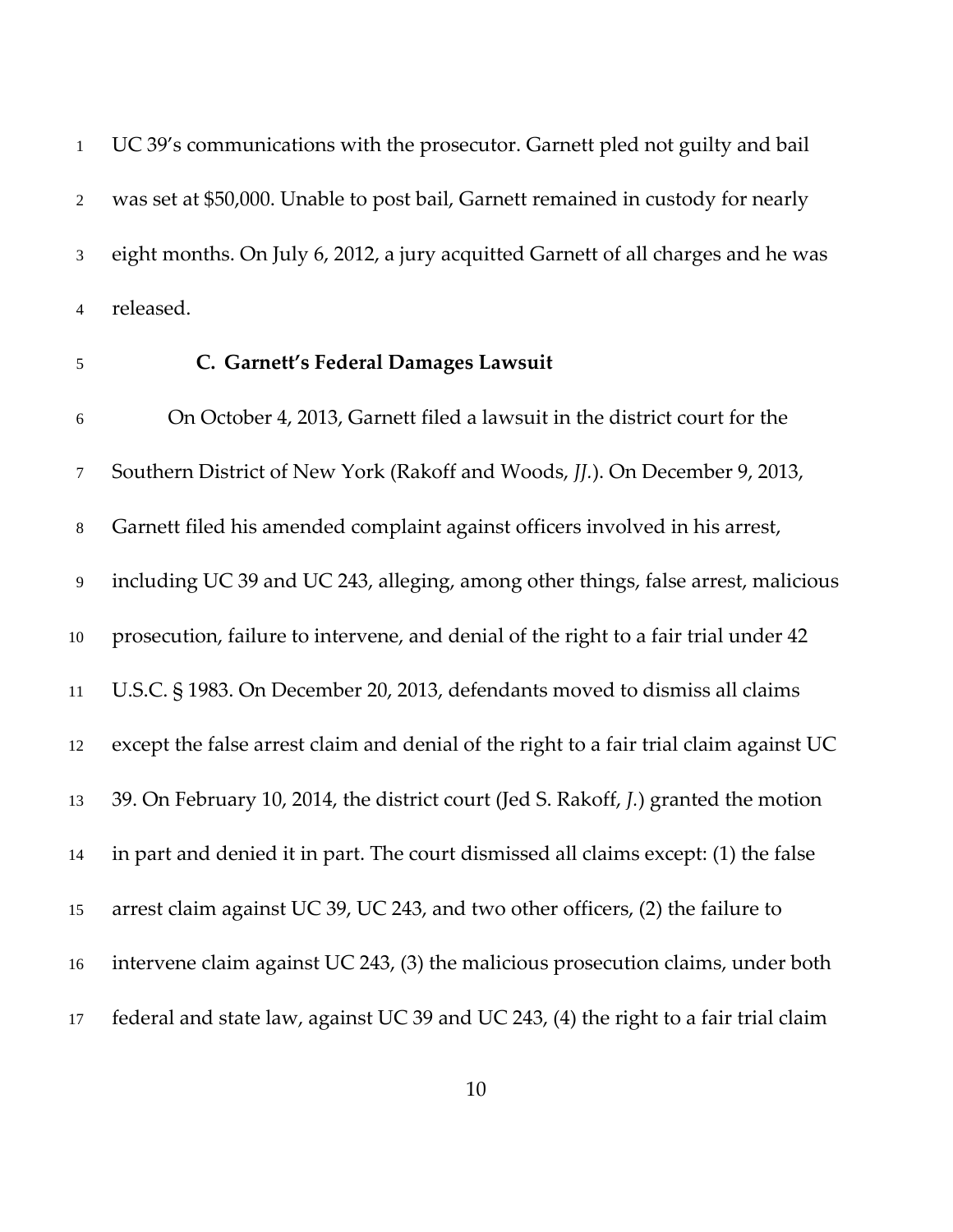against UC 39 and UC 243, and two other state law claims not relevant to this appeal.

| $\mathfrak{Z}$ | On March 27, 2014, defendants moved for summary judgment. On April 8,               |
|----------------|-------------------------------------------------------------------------------------|
| $\overline{4}$ | 2014, the case was reassigned from Judge Rakoff to Judge Woods. On August 13,       |
| 5              | 2014, the district court (Gregory H. Woods, J.) granted the motion in part and      |
| $\sqrt{6}$     | denied it in part, in particular denying summary judgment on Garnett's false        |
| $\tau$         | arrest, malicious prosecution, and fair trial claims against UC 39, and the failure |
| $8\,$          | to intervene claim against UC 243. On October 14, 2014, the district court denied   |
| 9              | defendants' motion for reconsideration.                                             |
| $10\,$         | D. The Federal Damages Trial                                                        |
| $11\,$         | On November 17, 2014, the case proceeded to trial on those four claims. At          |
| 12             | trial, Garnett testified on his own behalf and presented five additional witnesses  |
| 13             | in his case-in-chief: UC 39, UC 243, Lieutenant Neftali Betances, Roper, and        |
| 14             | Detective Tyrone Viruet. UC 39 and UC 243 adopted the testimony of the police       |
| 15             | officer witnesses presented in Garnett's case and rested.                           |
| 16             | UC 39 testified, in relevant part, that Garnett entered Lexington Grocery           |
| 17             | while Cintron, Roper, and UC 243 were conducting the "buy" transaction, at          |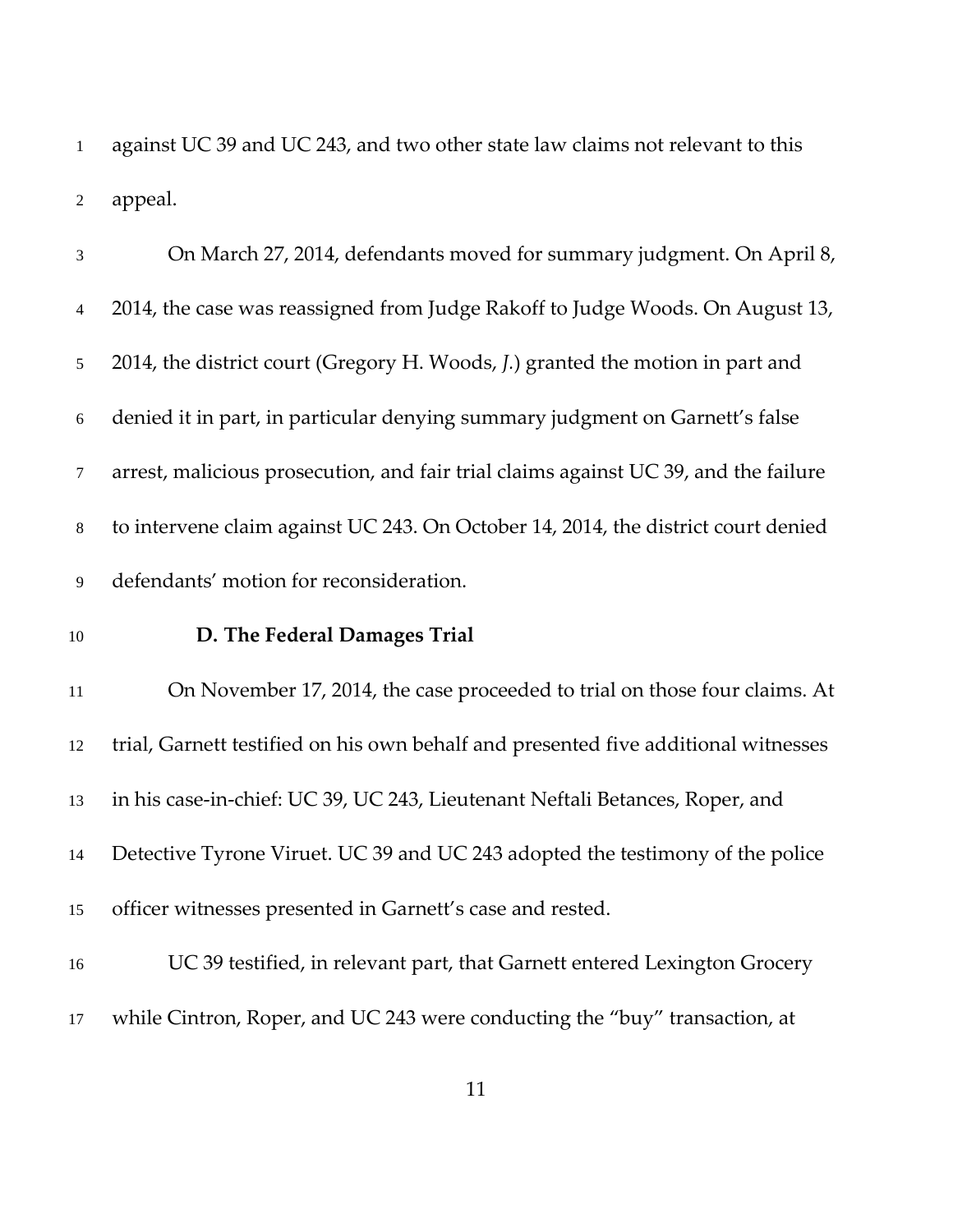| $\mathbf{1}$   | which point Garnett gave UC 39 a "hard look" "[u]p and down." App'x at 255-         |
|----------------|-------------------------------------------------------------------------------------|
| $\overline{2}$ | 56. UC 39 testified that Garnett then spoke "sternly" to Cintron and Roper,         |
| 3              | telling them to "hurry up, I'm not looking to get locked up tonight[.]" App'x at    |
| $\overline{4}$ | 256. After Garnett spoke, UC 39 testified that Garnett looked "upset" and that      |
| 5              | Roper and Cintron "began to move quicker and they seemed, after his statement,      |
| 6              | nervous, and they seemed to have been taking [Garnett's] direction, his order."     |
| $\tau$         | App'x at 256-57. This led UC 39 to testify that he believed Garnett was the         |
| $\,8\,$        | "manager of the transaction." App'x at 257.                                         |
| $\overline{9}$ | Despite UC 39 testifying that Garnett told Roper and Cintron to "hurry              |
| $10\,$         | up," UC 39 went on to testify that Garnett went to the counter in the bodega to     |
| $11\,$         | conduct a transaction. That testimony was inconsistent with the testimony UC 39     |
| 12             | had given before the grand jury. At Garnett's civil trial, UC 39 was confronted     |
| 13             | with his grand jury testimony where he stated that Garnett went to the counter      |
| 14             | before "turn[ing] around" and saying to Cintron and Roper, "Yo, hurry up. What      |
| 15             | the hell is taking so long? I'm not trying to go back to jail. Get that money, get  |
| 16             | that money, let's go." App'x at 257-58. UC 39 then testified that, after conducting |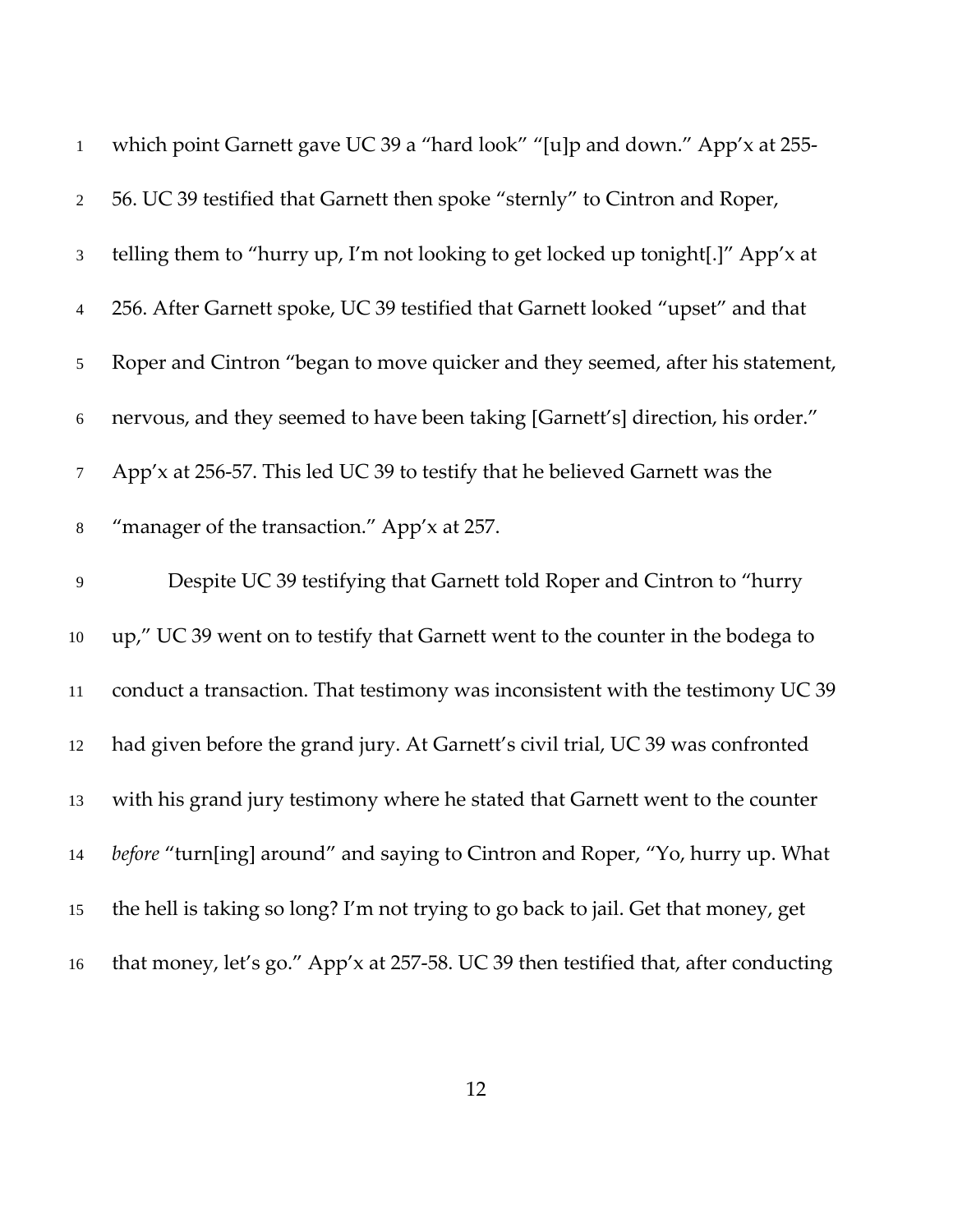|   | some sort of transaction at the counter, Garnett looked back at UC 39, exited the |
|---|-----------------------------------------------------------------------------------|
| 2 | store, crossed the street, and entered an audio/video store.                      |

| $\overline{3}$  | For his part, UC 243 testified that he did not notice Garnett outside the          |
|-----------------|------------------------------------------------------------------------------------|
| $\overline{4}$  | bodega, that UC 39 did not alert him to Garnett's presence, and that he did not    |
| 5 <sup>5</sup>  | see Cintron or Roper make eye contact with a third person outside the store. UC    |
| 6               | 243 did testify that he saw Garnett enter the store and say something. After being |
| $7\overline{ }$ | presented with his grand jury testimony, UC 243 also testified that he recalled    |
| 8               | that Garnett's statement "grabbed [] Cintron's attention" and that "Cintron        |
| 9               | looked over [UC 243's] left shoulder" and Roper "started moving quickly."          |
| 10              | App'x at 317-18. But he also testified that, although he has "good hearing" and    |
| 11              | was "standing only a few feet away" from Garnett, he "did not hear what []         |
| 12              | Garnett said[.]" App'x at 321.                                                     |

Garnett's account at trial differed greatly from those of UC 39 and UC 243. Garnett testified that, in the late morning of November 19, 2011, he went to his grandmother's house in order to drop off his niece and then sent a text message to a friend, Quincy Brown, who invited Garnett to Brown's apartment and also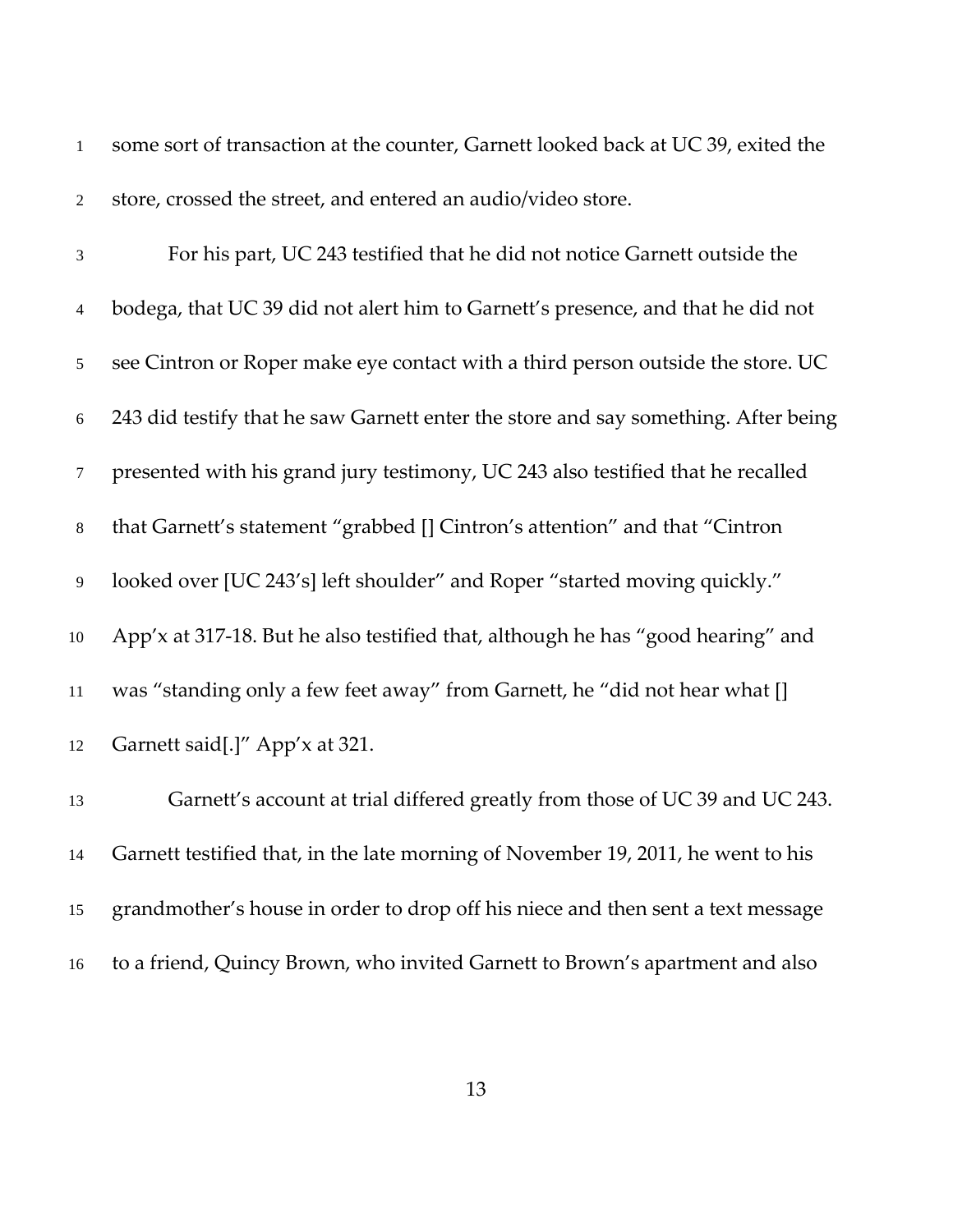| $\mathbf{1}$   | invited some other friends over. <sup>3</sup> After Garnett arrived at Brown's apartment and |
|----------------|----------------------------------------------------------------------------------------------|
| $\overline{2}$ | had some drinks, Garnett testified that Cintron and Roper arrived at the                     |
| $\mathfrak{Z}$ | apartment but that he did not speak with them.                                               |
| $\overline{4}$ | Garnett testified that he left Brown's apartment, alone, around                              |
| $\mathfrak{S}$ | "nighttime." App'x at 363. Garnett said he went to Crown Fried Chicken, a                    |
| $\sqrt{6}$     | restaurant, which was near the bodega. Garnett said he did not see Roper or                  |
| $\tau$         | Cintron "again after [he] left [Brown's] apartment." At Crown Fried Chicken,                 |
| $\,8\,$        | Garnett testified that he ordered "the center breast," then "stepped out," and               |
| 9              | "was going to walk in the [grocery] store" but saw that "it was crowded." App'x              |
| $10\,$         | at 364. Garnett said he was going to the bodega to buy a soda because the sodas              |
| $11\,$         | were cheaper in the bodega than they were at Crown Fried Chicken. But Garnett                |
| $12\,$         | denied entering the grocery store because the "doorway[] was, like, crowded"                 |
| 13             | and then he "heard the guy that work[ed] [at] the chicken spot knock on the                  |
| 14             | window, so [he] went back in there and grabbed the chicken, and found out [he]               |

 $\overline{a}$ 

<sup>&</sup>lt;sup>3</sup> UC 39 noted that Garnett's trial testimony differed from his deposition testimony. In his deposition, Garnett claimed that he was at his grandmother's house the day of his arrest, that he went straight to a fried chicken restaurant, and that he did not see Roper and Cintron at any time on November 19, 2011 until after he had been arrested.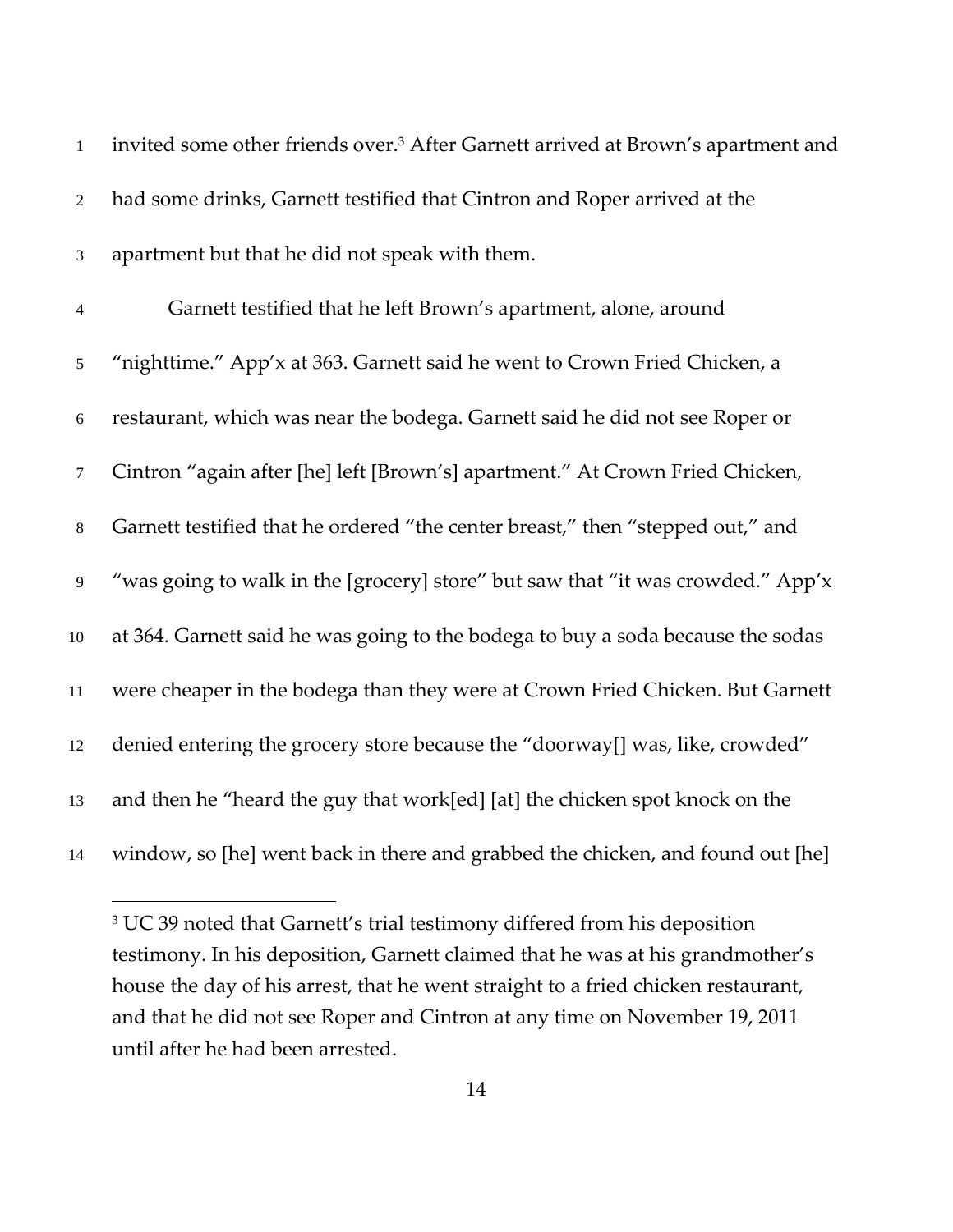had enough anyway for the soda, and walked directly across the street in[to] the game store." App'x at 365.

Garnett testified that he spoke to his cousin Shedy Bolton in the game store, but then was handcuffed by a police officer, searched both outside the 5 game store and later at the 25th Precinct, and that the officers found no drugs,contraband, or money, and that the only items he had on him at the time of his arrest were an iPod, a cell phone, Blistex, and the chicken. Importantly, Garnett testified that he had no involvement in the sale, did not act as a lookout, did not enter the store during the sale, and did not say anything to Cintron and Roper. Garnett flatly denied committing any crime on November 19, 2011. Roper also testified at the federal trial. He confirmed that he, Cintron, and Garnett were at Quincy Brown's apartment earlier in the day on November 19, 2011, but, somewhat inconsistently with Garnett's testimony, Roper stated that all three of them—Garnett, Cintron, and Roper—"left Quincy Brown's house and headed to Lexington Avenue *together*." App'x at 453 (emphasis added). But

 $\overline{a}$ 

 Although Garnett testified that he may have had "K2" on him at the time of his arrest on November 19, 2011, App'x at 366, none of the briefs contests Garnett's statement that officers found no drugs or contraband on him.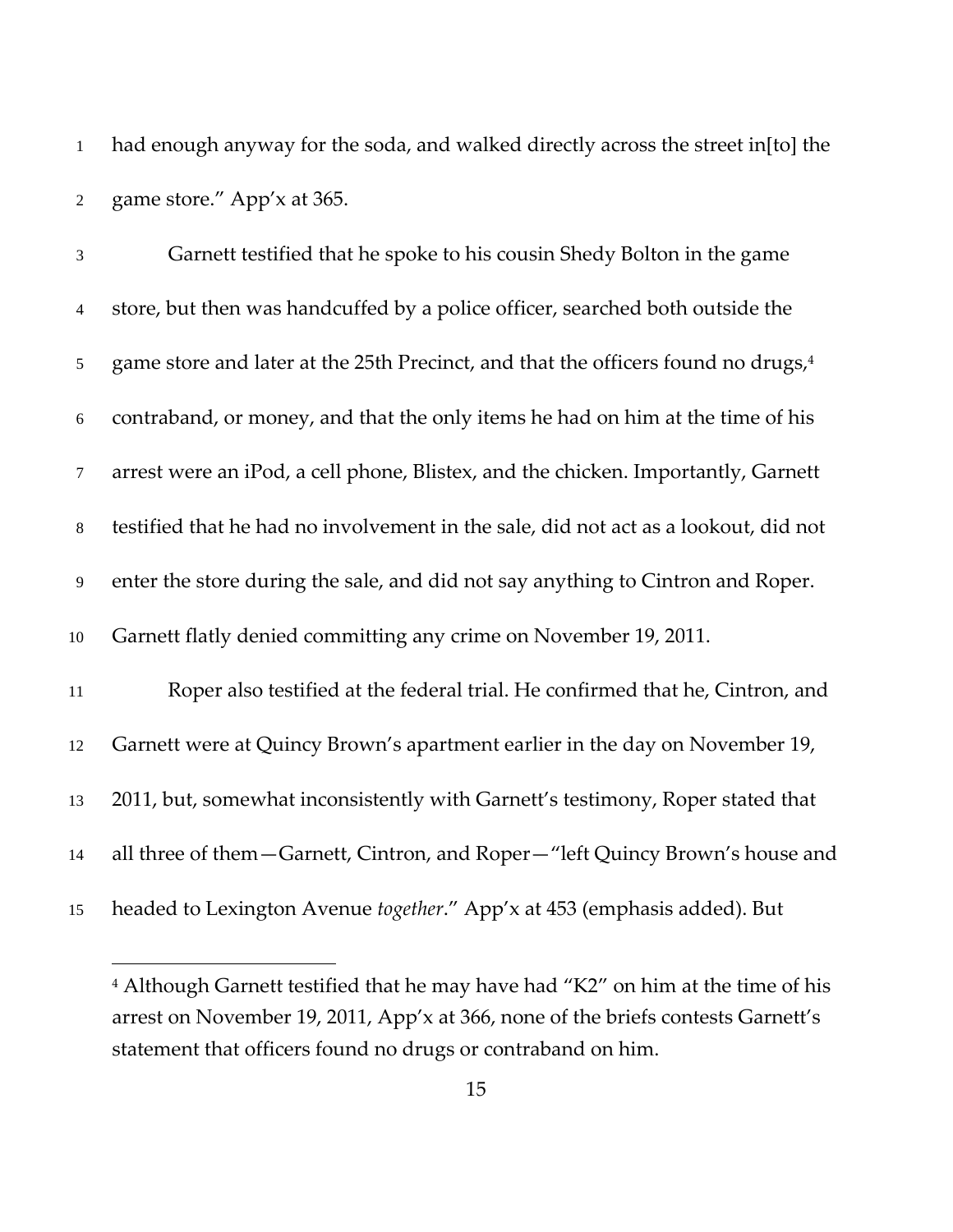| $\mathbf{1}$   | Roper then testified that Garnett was "a little bit separated from us[,]" and when    |
|----------------|---------------------------------------------------------------------------------------|
| $\overline{2}$ | Cintron and Roper started "going toward the grocery store [Garnett] started           |
| $\mathfrak{Z}$ | backing away from where we was going in the same direction" and Garnett               |
| $\overline{4}$ | instead went to the "chicken spot." App'x at 453.                                     |
| 5              | Roper also testified that he and Cintron were "chilling" in front of the bodega       |
| $\sqrt{6}$     | when the "informants" – presumably UC 39 and UC 243 – arrived and so Roper            |
| $\tau$         | and Cintron "decided to go inside the store and make a sale[.]" App'x at 453.         |
| $8\,$          | Roper testified that he believed that, at the time, Garnett was still at the "chicken |
| 9              | spot, because if he was with us, he would have went inside the store with us."        |
| 10             | App'x at 453-54. Roper said he did not "remember seeing [Garnett] inside the          |
| 11             | store at all" and said he "remember[ed] it like it was yesterday." App'x at 454.      |
| 12             | Roper did not recall whether Garnett entered the store at any point and stated        |
| 13             | that he never heard Garnett say anything along the lines of "Hurry up, y'all ain't    |
| 14             | done yet. Get that money[.]" App'x at 449. Indeed, Roper testified that while he      |
| 15             | was in the store, he saw Garnett "cross the street" with a "brown bag in his          |
| 16             | hand." App'x at 449. Roper flatly denied that Garnett was involved in the sale.       |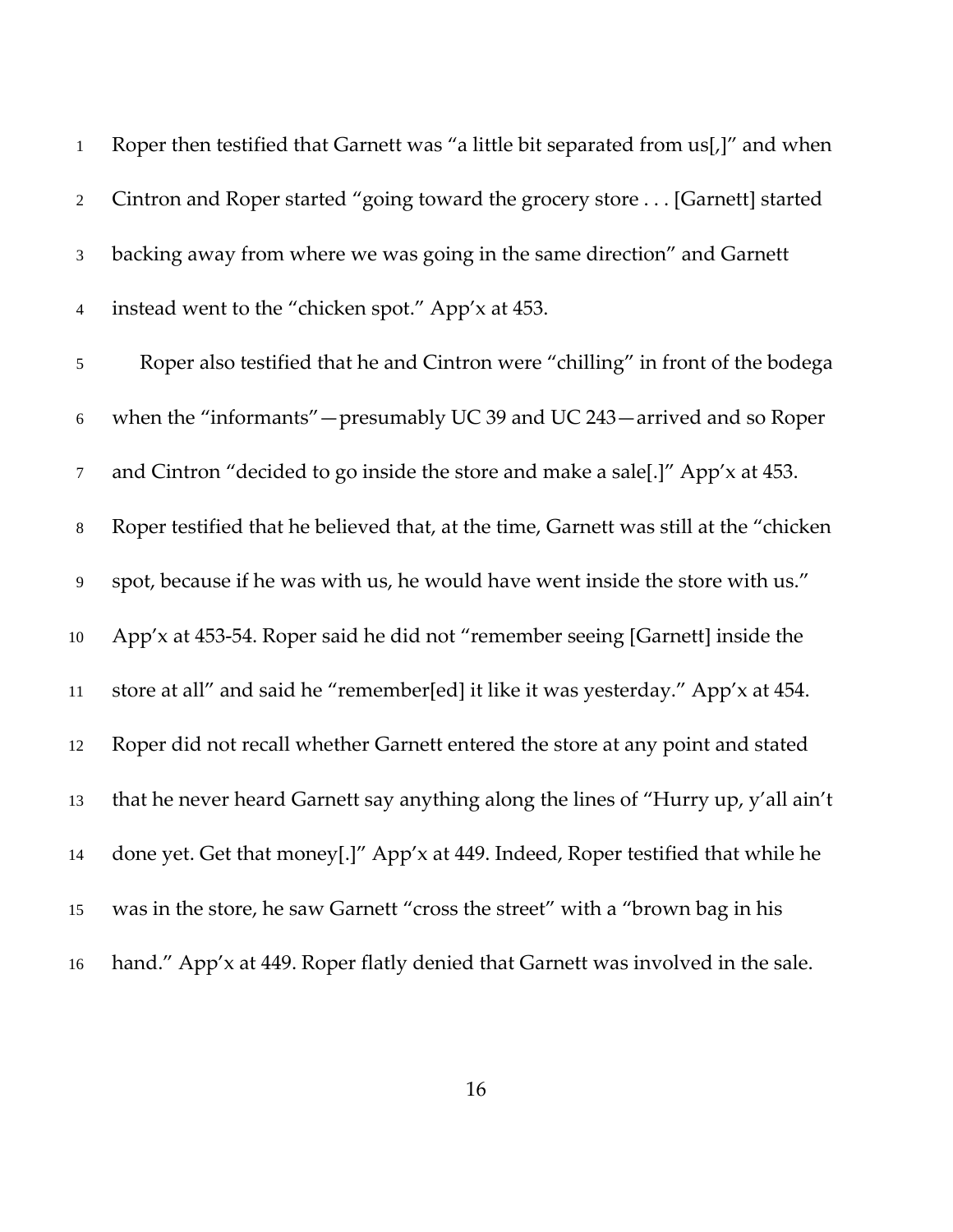## **II. Procedural History**

| $\overline{2}$ | A. The Jury Instructions, Deliberations, and Verdict                                   |
|----------------|----------------------------------------------------------------------------------------|
| $\mathfrak{Z}$ | At the conclusion of trial, the district court instructed the jury that, in order      |
| $\overline{4}$ | to establish his claims under Section 1983, Garnett had to demonstrate by a            |
| $\mathfrak{S}$ | preponderance of the evidence that (1) the conduct of the defendant intentionally      |
| $\sqrt{6}$     | or recklessly deprived Garnett of a right protected by the Constitution of the         |
| $\tau$         | United States, and (2) that the conduct was a proximate cause of the injuries and      |
| $8\,$          | damages suffered by Garnett. See App'x at 523. Specifically with respect to the        |
| 9              | fair trial claim, the district court instructed the jury that Garnett had to show:     |
| 10             | $''(1)$ that [UC 39] fabricated evidence of a material nature; (2) that the fabricated |
| 11             | evidence of a material nature was likely to influence a jury's decision; (3) [that]    |
| 12             | this fabricated evidence of a material nature was intentionally forwarded to           |
| 13             | prosecutors by [UC 39]; and (4) [that Garnett] suffered a deprivation of liberty as    |
| 14             | a result of fabricated evidence of a material nature." App'x at 530. The verdict       |
| 15             | form asked the jury to determine whether Garnett had proven his false arrest,          |
| 16             | malicious prosecution, denial of the right to a fair trial, and failure to intervene   |
| 17             | claims by a preponderance of the evidence. There was no special interrogatory          |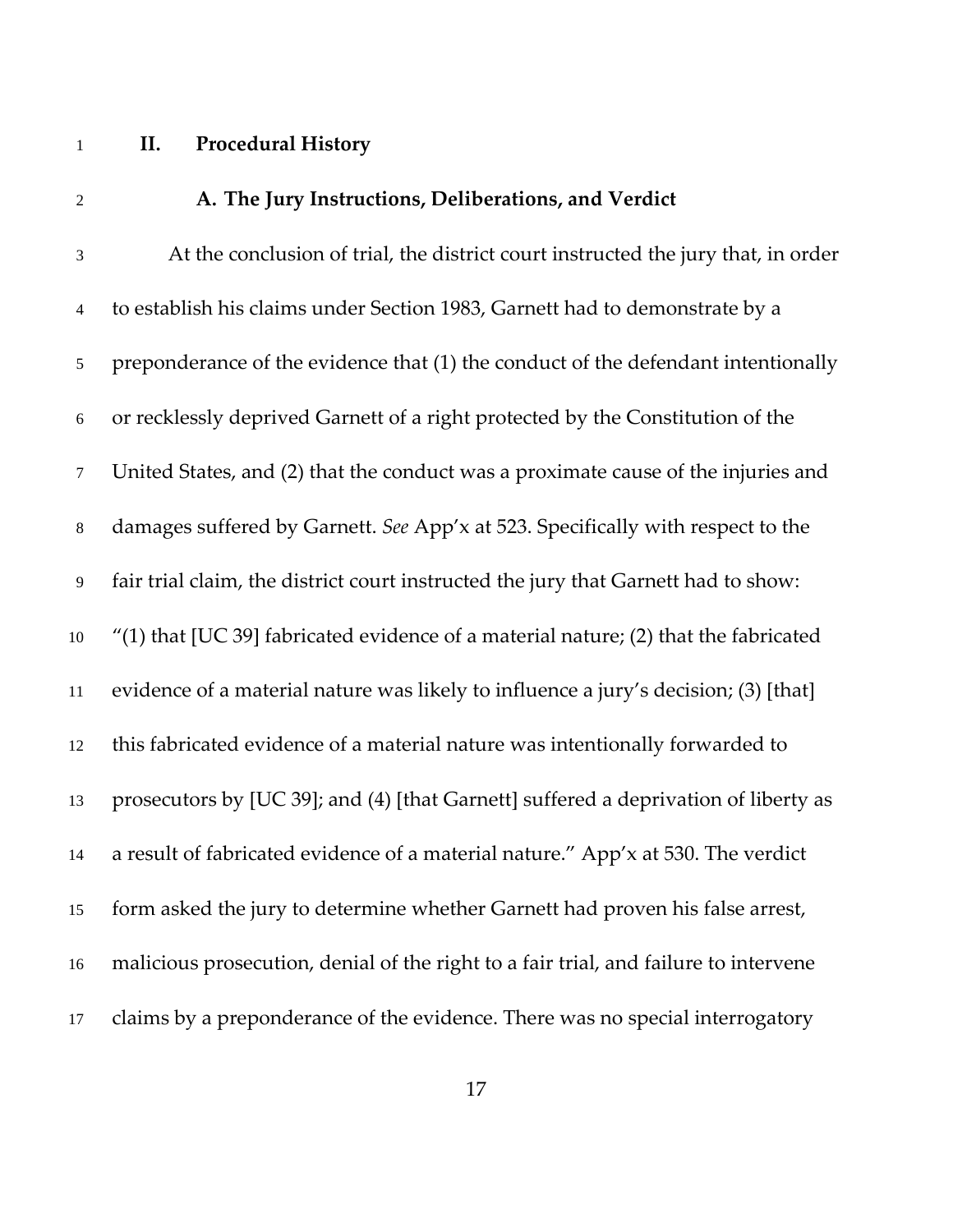asking the jury to determine whether there had been probable cause for Garnett's arrest or prosecution.

At some point during the jury's deliberations, the district court received a note from the jury stating, in relevant part: [W]e ask for clarification on probable cause. If an individual reasonably appears to have knowledge of a criminal transaction currently taking place, but does not appear to be involved, is probable cause established? App'x at 568‐69. Garnett's counsel asked the district court to instruct the jury that mere knowledge of activity without involvement in the activity does not constitute probable cause to arrest. The officers' counsel objected, stating a response to that effect would "answer the question for [the jury]." App'x at 571. Instead, the officers' counsel suggested the court should "refer the[ jury] back to the law and explain the law." App'x at 571. The district court agreed, explaining: What I think I would like to do is to develop with you, counsel, a proposed response that will both refer the[ jury] back to the relevant language in the existing set of instructions, and try to point the[ jury] more closely to what it is that they're supposed to be evaluating here. Namely, whether or not a reasonable person would understand that Mr. Garnett was involved in criminal activity. And that that is taken from the point of view of a reasonable officer under the circumstances.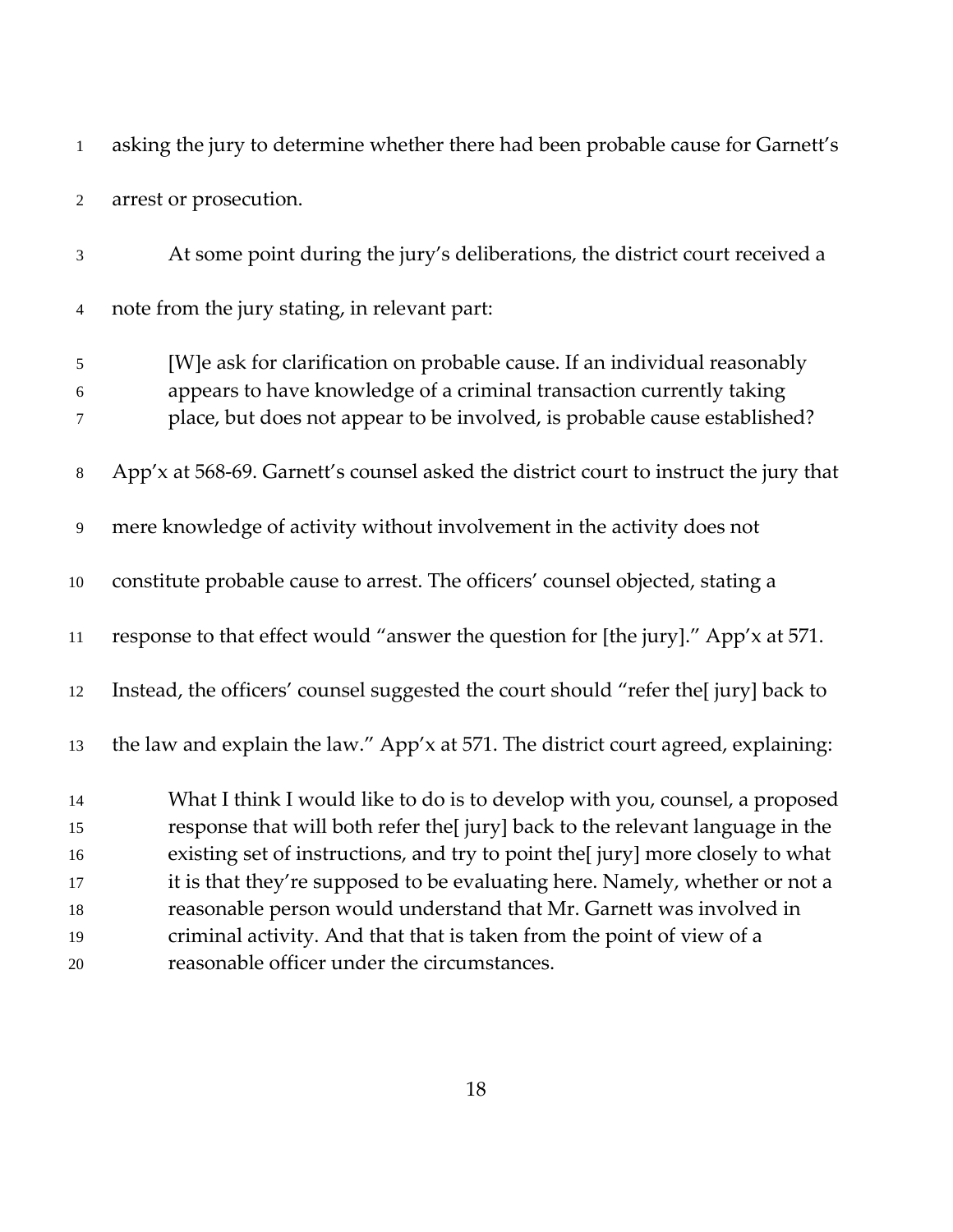App'x at 571‐72. Garnett's counsel reaffirmed his position that "mere knowledge that criminal activity is ongoing is not in itself criminal activity" in response. App'x at 572.

The district court then distributed a proposed supplemental instruction which stated, in relevant part, "[i]f a reasonable person in the officer's shoes looking at the totality of the circumstances would believe there is a probability that the plaintiff had committed a crime or is committing a crime, there would be probable cause for his arrest." App'x at 574. Garnett's counsel renewed his objection, again asking for an instruction that mere knowledge is not sufficient. After a colloquy between counsel and the court, the district court revised the proposed instruction and added a sentence that stated if "a reasonable person in the officer's shoes looking at the totality of the circumstances would not believe that there was a probability that the plaintiff had committed a crime or was committing a crime, there would not be probable cause for his arrest." App'x at 575. Garnett's counsel maintained his objection, arguing the language was not responding to the jury's question, but conceded that the instruction was an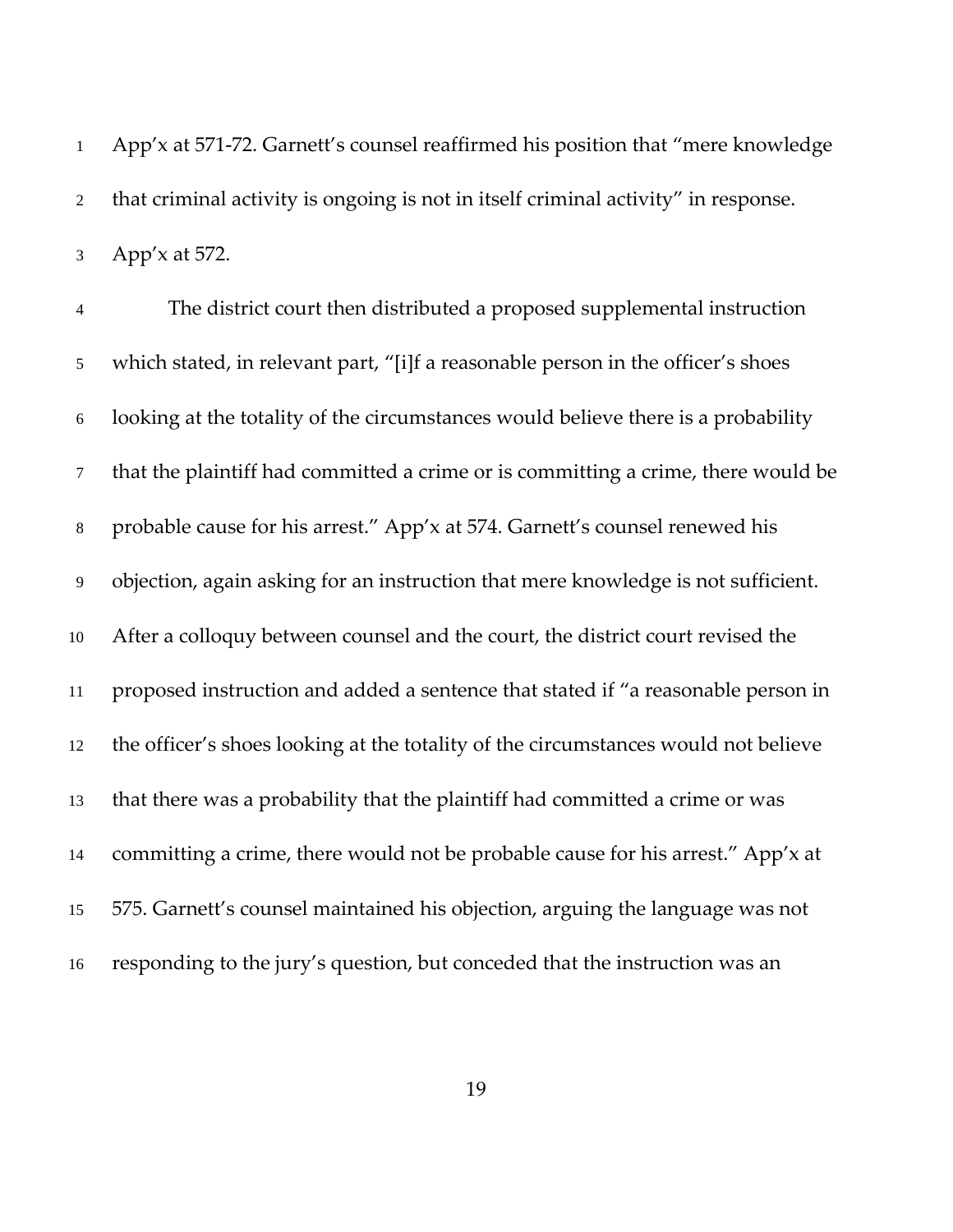accurate statement of the law. The district court delivered the instruction to the jury.

The jury subsequently returned a verdict finding that Garnett had proven his denial of the right to a fair trial claim by a preponderance of the evidence but had not proven his false arrest, malicious prosecution, or failure to intervene claims. The jury awarded Garnett punitive damages of \$20,000 and nominal damages of \$1. **B. The District Court's Decision on the Post‐Trial Motions** Following the trial, UC 39 moved for, in relevant part, judgment as a matter of law pursuant to Federal Rule of Civil Procedure 50 on the denial of a 11 right to a fair trial claim.<sup>5</sup> UC 39 argued that the fabricated evidence did not cause Garnett's deprivation of liberty because UC 39 had had probable cause to arrest Garnett. *Garnett v. Undercover Officer C0039*, No. 1:13‐cv‐7083, 2015 WL 1539044, at \*3 (S.D.N.Y. Apr. 6, 2015). The district court denied UC 39's motion, holding that the arguments were "wrong as a matter of law." *Id.* at \*1.

 $\overline{a}$ 

 Before the jury was charged, UC 39 moved for a directed verdict on all claims against him pursuant to Federal Rule of Civil Procedure 50. He renewed that motion after trial.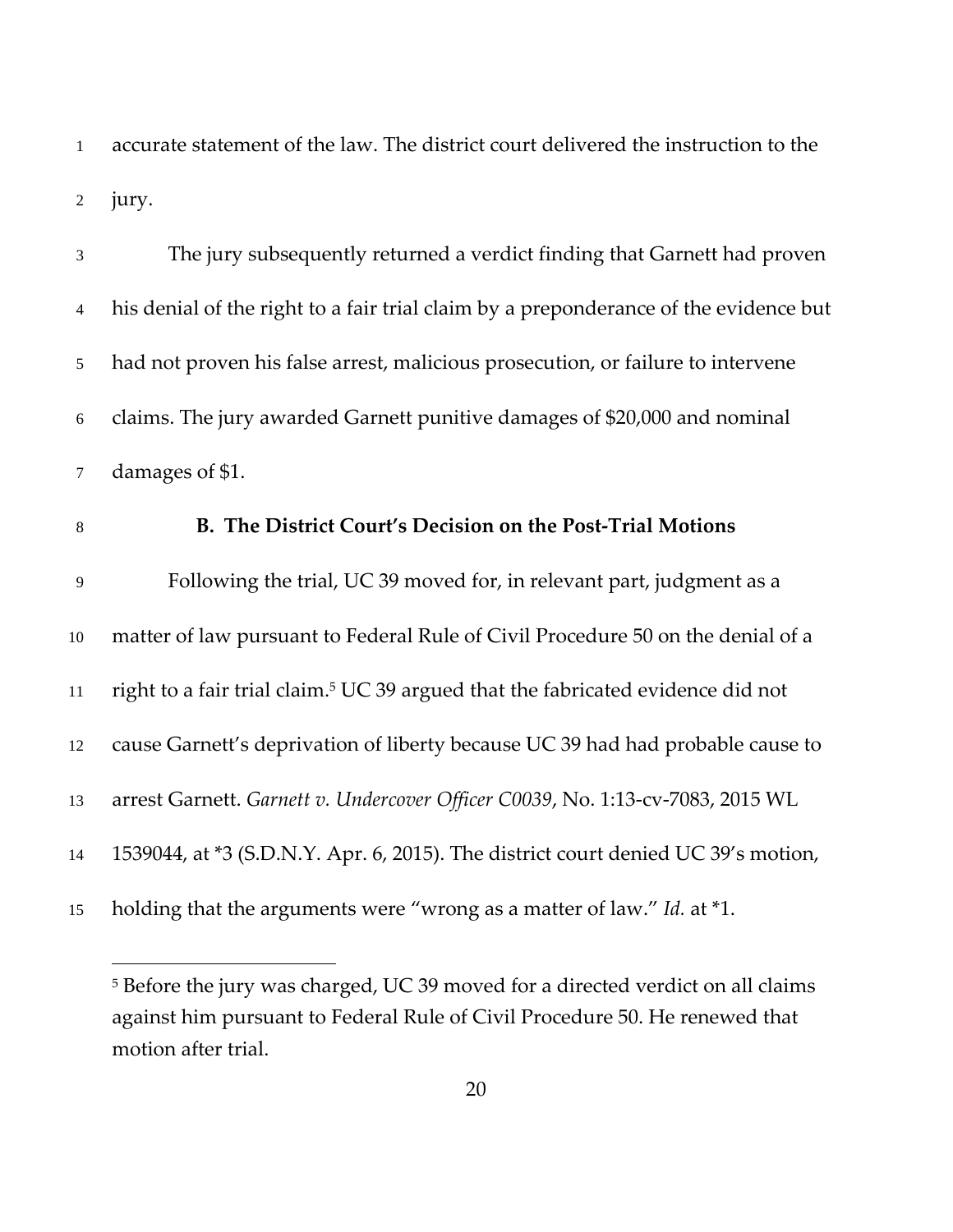| $\mathbf{1}$   | Specifically, the district court relied on Ricciuti v. N.Y.C. Transit Authority, 124       |
|----------------|--------------------------------------------------------------------------------------------|
| $\overline{2}$ | F.3d 123 (2d Cir. 1997) for the principle that "'[n]o arrest, no matter how lawful         |
| 3              | or objectively reasonable, gives an arresting officer or his fellow officers license to    |
| 4              | deliberately manufacture false evidence against an arrestee. To hold that police           |
| 5              | officers, having lawfully arrested a suspect, are then free to fabricate false             |
| 6              | [information] at will, would make a mockery of the notion that Americans enjoy             |
| $\tau$         | the protection of due process of the law and fundamental justice." Garnett, 2015           |
| $\,8\,$        | WL 1539044 at *1 (quoting Ricciuti, 124 F.3d at 130). The district court held that         |
| 9              | Ricciuti directly controlled the outcome of UC 39's motion for judgment as a               |
| $10\,$         | matter of law, and accordingly denied the motion. Id. at *1, *4-*6.                        |
| 11             | At the same time, Garnett moved for a new trial pursuant to Federal Rule                   |
| 12             | of Civil Procedure 59 on his false arrest, malicious prosecution, and failure to           |
| 13             | intervene claims based on the district court's response to the jury's question             |
| 14             | regarding probable cause. Id. at *3, *12-*14. The district court determined that its       |
| 15             | response to the jury note was both "an accurate statement of the law" and                  |
| 16             | "adequately addressed the jury's question[.]" <i>Id.</i> at *14. Accordingly, the district |
| 17             | court denied Garnett's motion because its "instruction on probable cause, taken            |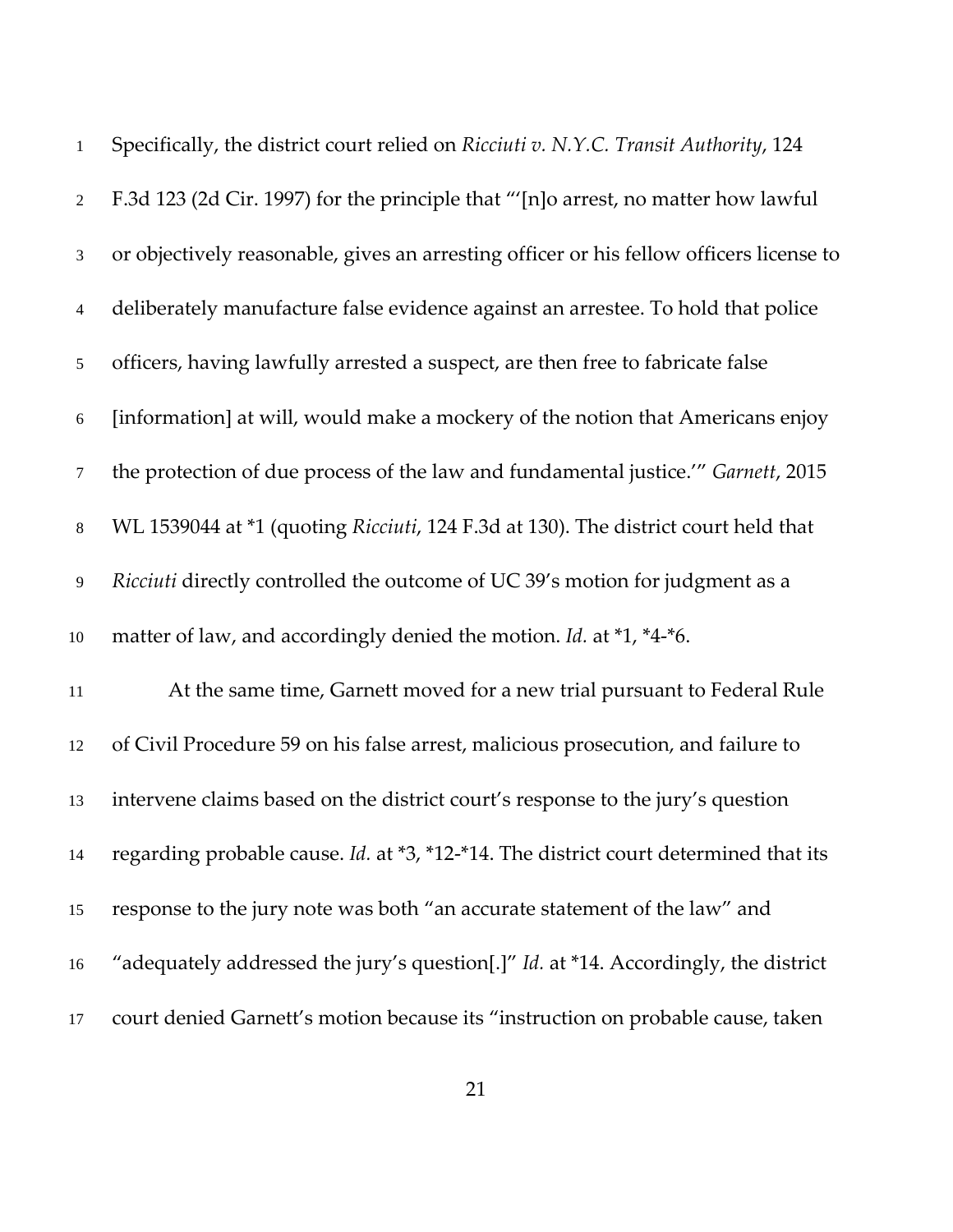| $\mathbf{1}$   | as a whole, [wa]s correct and sufficiently covered the case so that the jury could                       |
|----------------|----------------------------------------------------------------------------------------------------------|
| $\overline{2}$ | intelligently determine the questions presented to it." Id. (internal quotation                          |
| $\mathfrak{Z}$ | marks and citation omitted).                                                                             |
| 4              | <b>DISCUSSION</b>                                                                                        |
| 5<br>6         | The District Court Did Not Err in Denying UC 39's Motion for<br>I.<br><b>Judgment As A Matter of Law</b> |
| $\tau$         | A. Standard of Review                                                                                    |
| $\,8\,$        | This court reviews a district court's denial of a motion for judgment as a                               |
| 9              | matter of law de novo. Manganiello v. City of New York, 612 F.3d 149, 161 (2d Cir.                       |
| $10\,$         | 2010). In doing so, the court "appl[ies] the same standards that are required of                         |
| 11             | the district court." Id. (internal quotation marks and citation omitted).                                |
| 12             | Accordingly, the court "must draw all reasonable inferences in favor of the                              |
| 13             | nonmoving party," "may not make credibility determinations or weigh the                                  |
| 14             | evidence[,]" and "must disregard all evidence favorable to the moving party that                         |
| 15             | the jury is not required to believe." Id. (internal quotation marks, emphases, and                       |
| 16             | citations omitted).                                                                                      |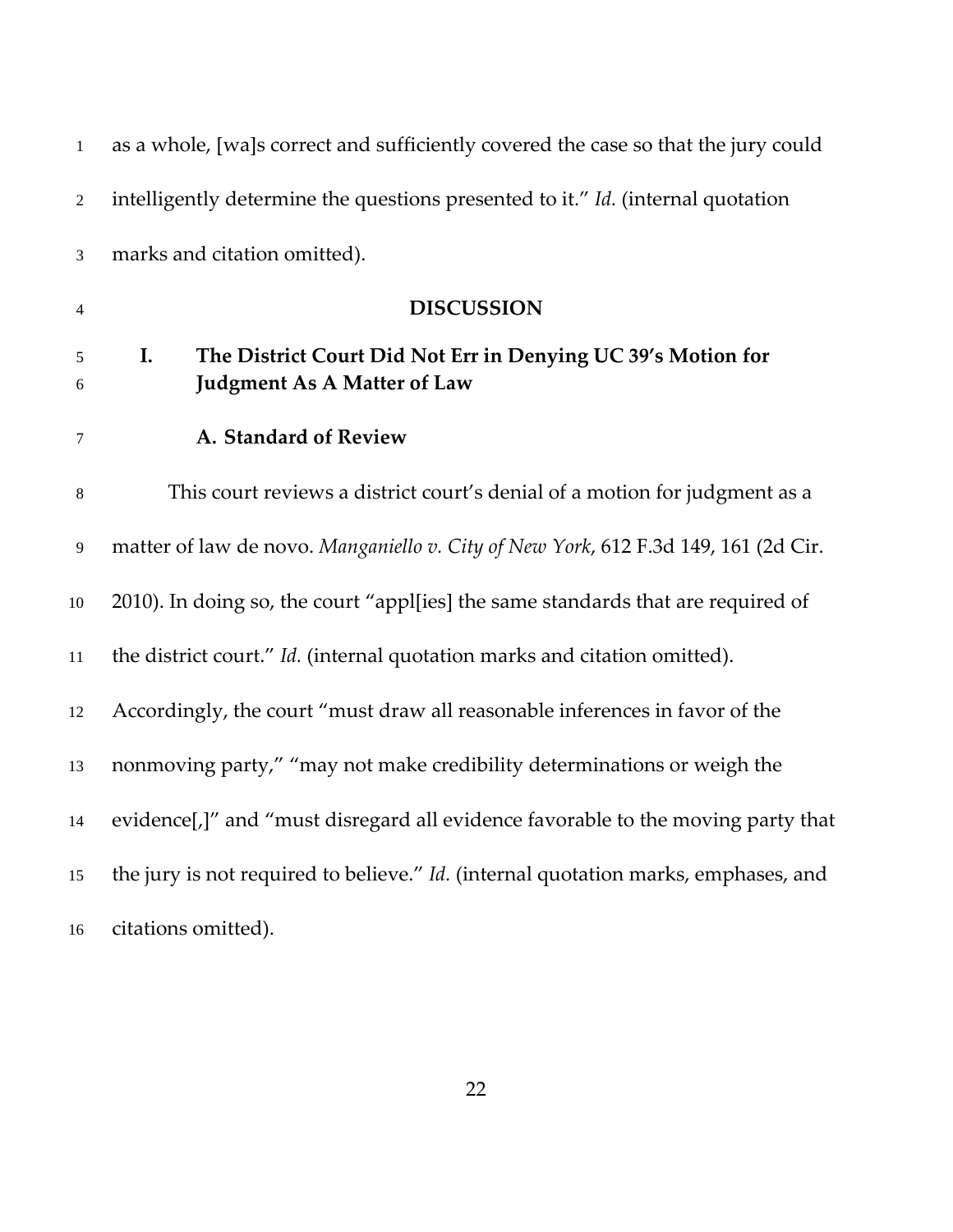# **B. Applicable Law and Analysis**

| $\sqrt{2}$       | The instant case presents this court with an important legal question:                 |
|------------------|----------------------------------------------------------------------------------------|
| 3                | whether Ricciuti's holding—that a Section 1983 plaintiff may sue for denial of the     |
| 4                | right to a fair trial based on a police officer's fabrication of information - applies |
| 5                | when the information fabricated is the officer's own account of his or her             |
| $\boldsymbol{6}$ | observations of alleged criminal activity, which he or she then conveys to a           |
| $\tau$           | prosecutor. We answer that question in the affirmative, while emphasizing the          |
| $\,8\,$          | essential limiting principles encompassed by the Ricciuti standard.                    |
| 9                | In Ricciuti, the court flatly rejected the argument that "as long as [an] arrest       |
| 10               | complied with the Fourth Amendment, [a Section 1983 plaintiff] can have no             |
| 11               | claim for post-arrest fabrication of evidence against [him or her]." 124 F.3d at 130.  |
| 12               | Ricciuti grew out of an altercation between Harlice Watson, an African-American        |
| 13               | New York City Corrections officer, and Alfred Ricciuti, a white civilian. Id. at       |
| 14               | 125. After Watson complained to police that Ricciuti had assaulted him, Ricciuti       |
| 15               | was arrested. Lieutenant Robert Wheeler, a police lieutenant who interviewed           |
| 16               | Ricciuti, wrote in a report that Ricciuti had confessed to being drunk, to having      |
| 17               | hit Watson, and to having addressed Watson using a racial epithet. Id. at 126. The     |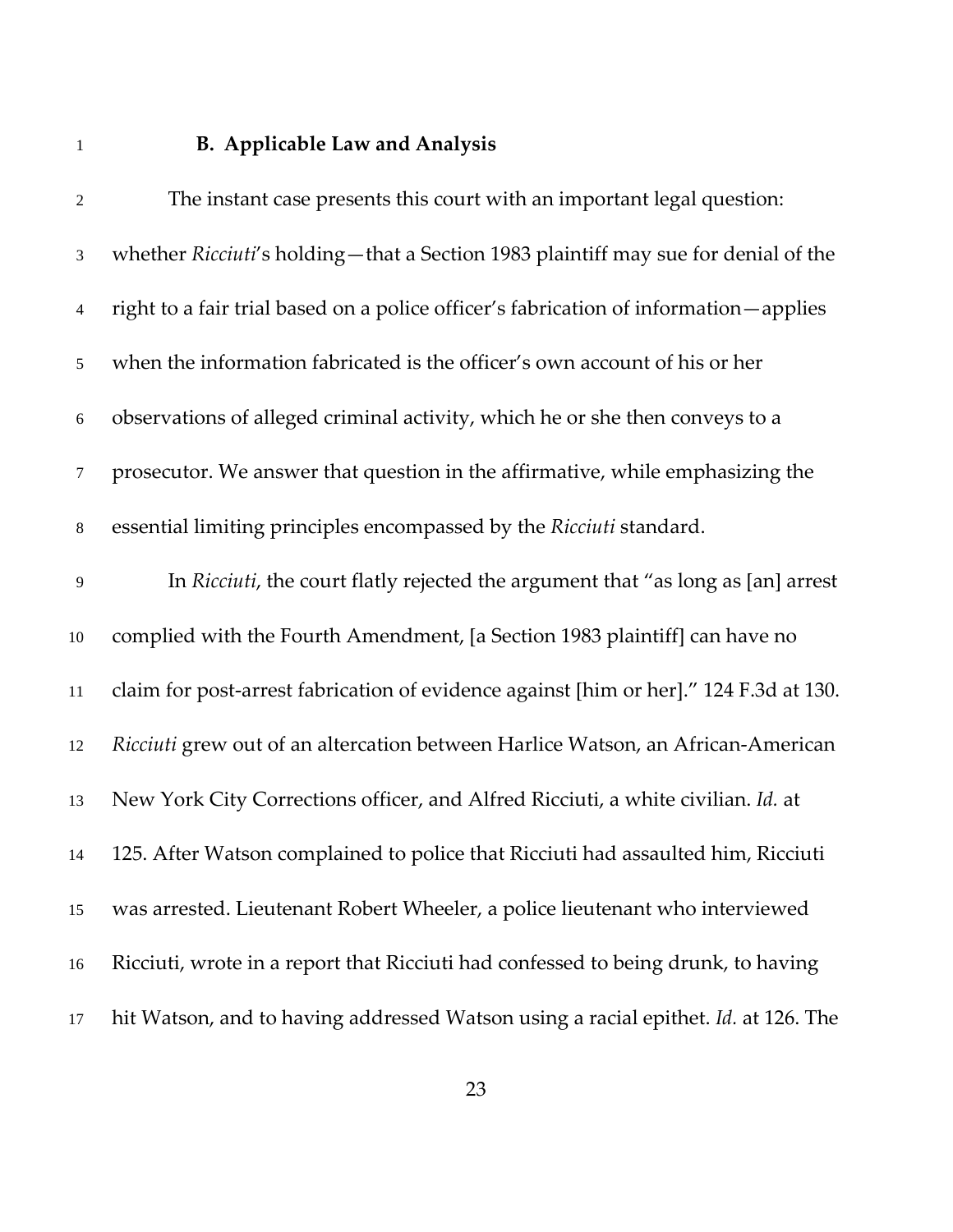| 1              | purported confession, which Ricciuti (and his nephew, who had been present at      |
|----------------|------------------------------------------------------------------------------------|
| $\overline{2}$ | the interview with Wheeler) insisted was fabricated by Wheeler, made its way       |
| 3              | into several subsequent investigation reports and, based in part on the            |
| 4              | confession, the assault was classified as bias-related and the Bronx district      |
| 5              | attorney added a charge of aggravated harassment in the second degree. Id. All     |
| $\sqrt{6}$     | charges were subsequently dismissed by a pre-trial court order after Lieutenant    |
| 7              | Wheeler, despite multiple adjournments, "failed to appear to testify in support of |
| $8\,$          | the 'confession.'" Id. at 127.                                                     |
| 9              | During Ricciuti's subsequent Section 1983 federal civil case for violation of      |
| 10             | his constitutional right to a fair trial, the district court granted defendants'   |
| $11\,$         | motion for summary judgment based in relevant part on defendants' argument         |
| 12             | that "so long as there was probable cause for Alfred Ricciuti's arrest-            |
| 13             | independent of the allegedly fabricated evidence-the fabrication of evidence is    |
| 14             | legally irrelevant." Id. at 129-30. On appeal, the panel decisively rejected       |
| 15             | defendants' argument in an opinion that is worth quoting at length:                |
| 16             | This argument—an ill-conceived attempt to erect a legal barricade to               |
| 17             | shield police officials from liability - is built on the most fragile of           |
| 18             | foundations; it is based on an incorrect analysis of the law and at the same       |
| 19             | time betrays a grave misunderstanding of those responsibilities which the          |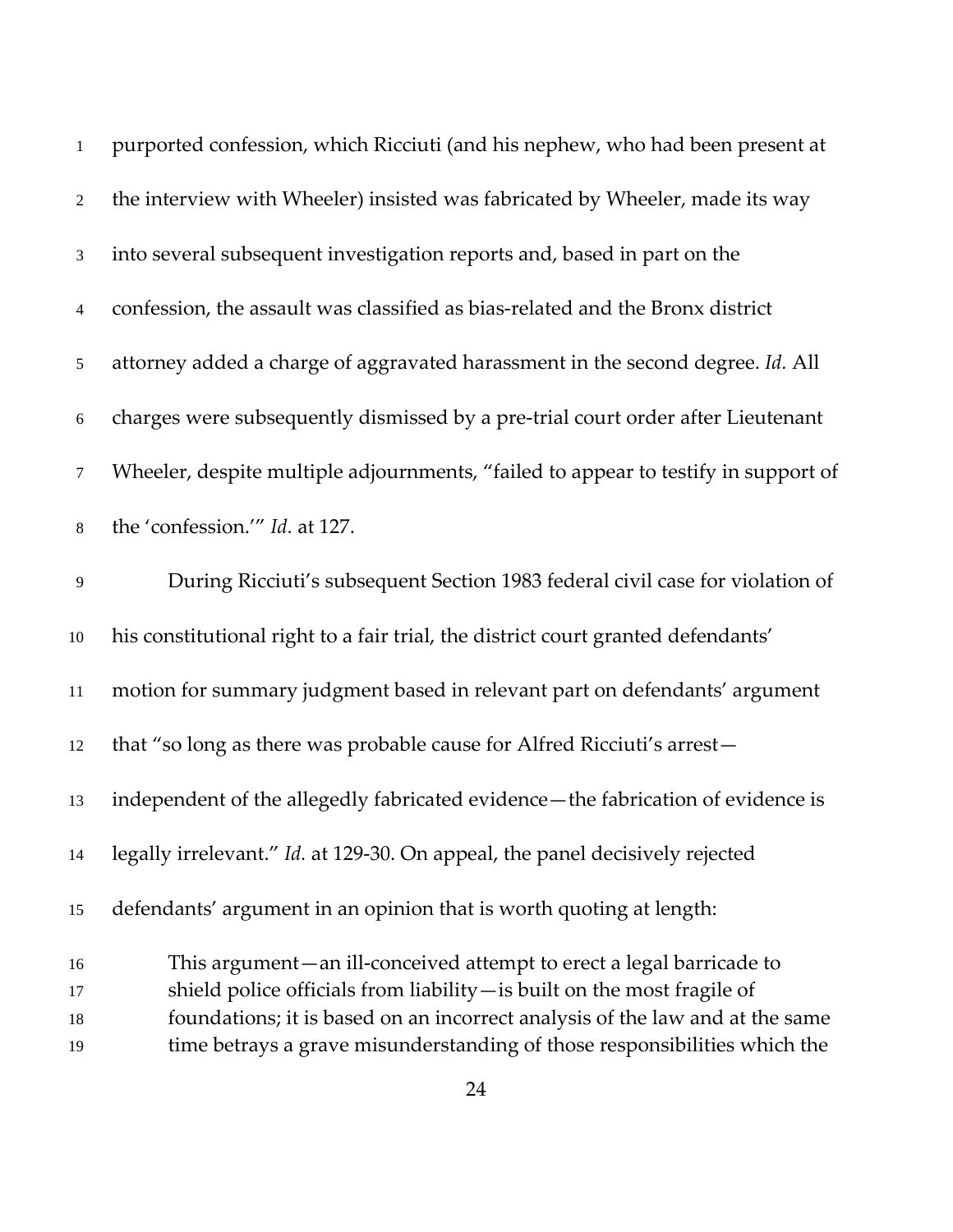police must have toward the citizenry in an open and free society. No arrest, no matter how lawful or objectively reasonable, gives an arresting officer or his fellow officers license to deliberately manufacture false evidence against an arrestee. To hold that police officers, having lawfully arrested a suspect, are then free to fabricate false confessions at will, would make a mockery of the notion that Americans enjoy the protection of due process of the law and fundamental justice. Like a prosecutor's knowing use of false evidence to obtain a tainted conviction, a police officer's fabrication and forwarding to prosecutors of known false evidence works 10 an unacceptable corruption of the truth-seeking function of the trial 11 process.

When a police officer creates false information likely to influence a jury's decision and forwards that information to prosecutors, he violates the accused's constitutional right to a fair trial, and the harm occasioned by such an unconscionable action is redressable in an action for damages under 42 U.S.C. § 1983. Here, a reasonable jury could find, based on the evidence, that defendants . . . violated the plaintiffs' clearly established constitutional rights by conspiring to fabricate and forward to prosecutors a known false confession almost certain to influence a jury's verdict. These defendant police officers are not entitled to summary judgment on the ground of qualified immunity. Qualified immunity is unavailable where, as here, the action violates an accused's clearly established constitutional rights, and no reasonably competent police officer could believe otherwise. *Id.* at 130 (internal quotation marks and citations omitted). *Ricciuti*'s reasoning applies as much to a situation where, as here, the falsified information was the officer's account, conveyed to prosecutors, of what he heard the defendant say or do during the alleged offense, as it did in *Ricciuti*, where the officer was

describing what he heard the defendant say during an interview after his arrest.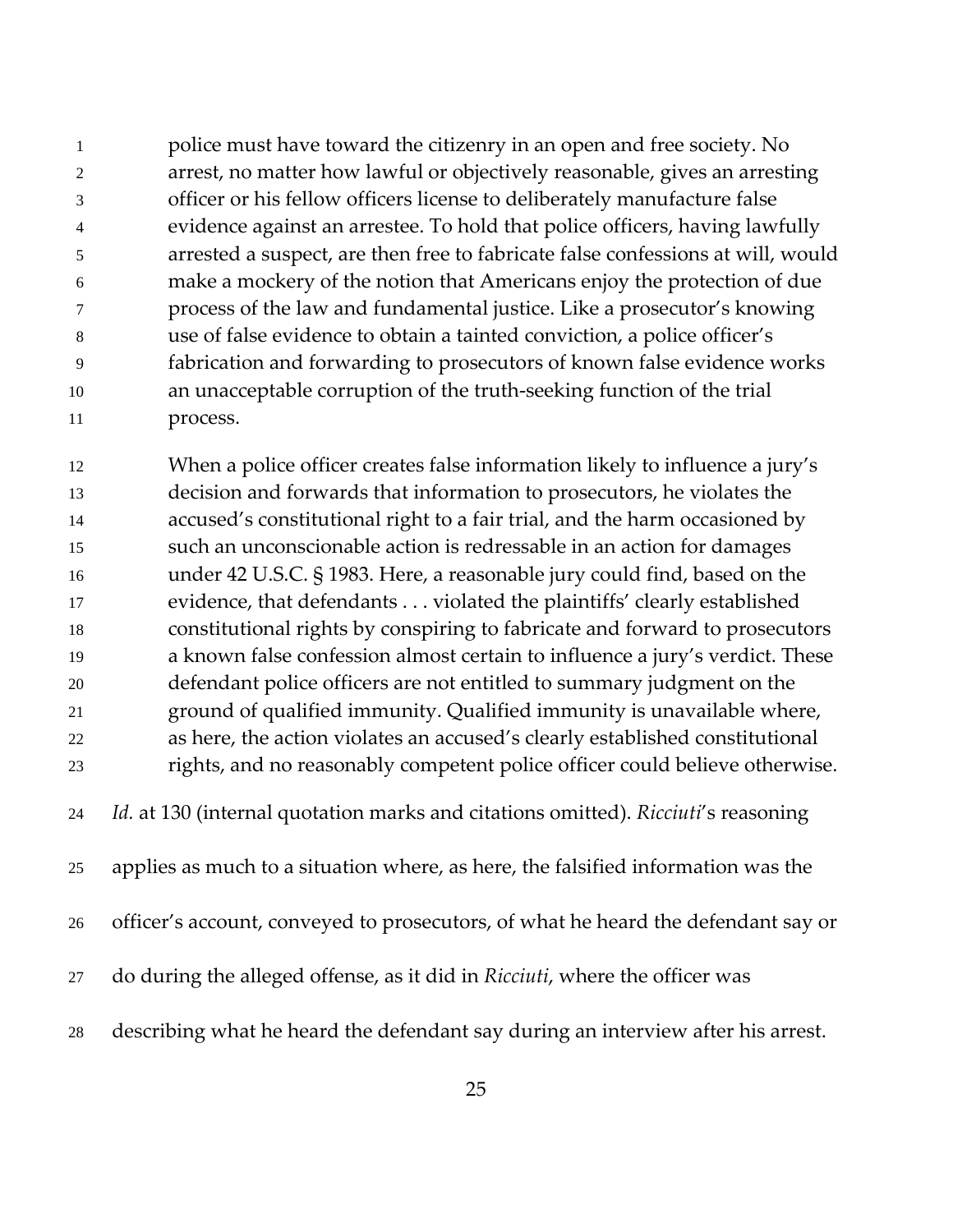| $\mathbf{1}$   | UC 39 makes two arguments against relying on Ricciuti. First, UC 39                     |
|----------------|-----------------------------------------------------------------------------------------|
| $\sqrt{2}$     | argues that Ricciuti does not control this case because Ricciuti addressed only         |
| $\mathfrak{Z}$ | whether qualified immunity was available to police officers who willfully               |
| $\overline{4}$ | fabricated evidence, rather than the merits of Ricciuti's denial of the right to a fair |
| 5              | trial claim. See Jovanovic v. City of New York, 486 F. App'x 149, 152 (2d Cir. 2012).   |
| 6              | Second, UC 39 argues that falsification of evidence has always been addressed           |
| $\tau$         | under the auspices of false arrest and malicious prosecution claims under the           |
| $8\,$          | Fourth Amendment. UC 39 maintains that application of a denial of the right to a        |
| 9              | fair trial claim to falsified evidence would upset the balance between liability and    |
| 10             | probable cause developed in Fourth Amendment jurisprudence.                             |
| 11             | On the first point, UC 39 is incorrect that Ricciuti's holding is limited to the        |
| 12             | question of immunity. In Ricciuti, the panel held that fabrication of evidence          |
| 13             | violated a "clearly established constitutional right[]" and thus the officers were      |
| 14             | not entitled to qualified immunity. Ricciuti, 124 F.3d at 130 ("Qualified immunity      |
| 15             | is unavailable where, as here, the action violates an accused's clearly established     |
| 16             | constitutional rights, and no reasonably competent police officer could believe         |
| 17             | otherwise."). Thus, in order to find that the officers were not entitled to qualified   |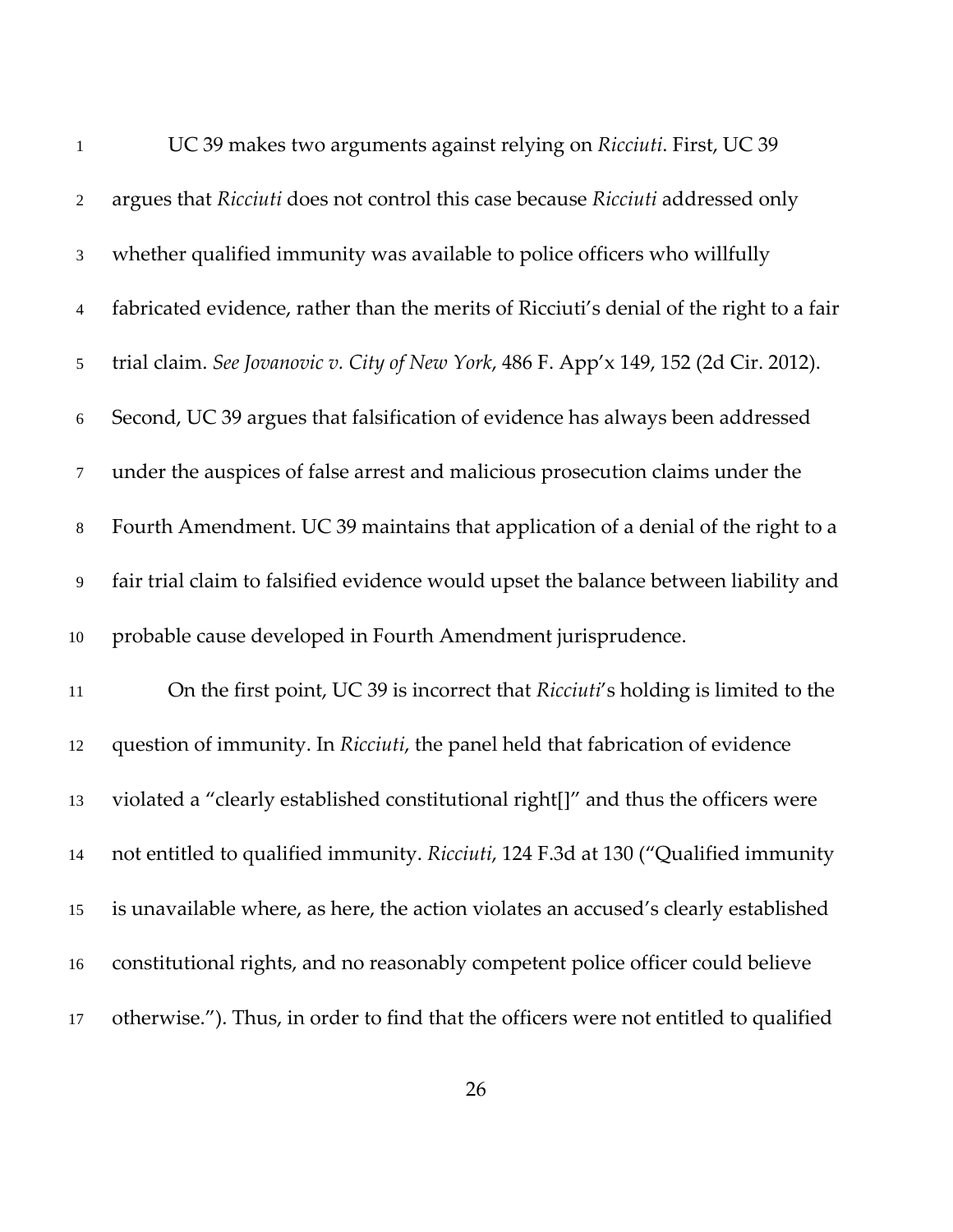| $\mathbf{1}$   | immunity, the panel necessarily also held that the officers' conduct in fabricating              |
|----------------|--------------------------------------------------------------------------------------------------|
| $\overline{2}$ | Ricciuti's supposed "confession" violated a clearly established constitutional                   |
| $\mathfrak{Z}$ | right, the right to a fair trial. <sup>6</sup> As the Ricciuti court explained, "[w]hen a police |
| $\overline{4}$ | officer creates false information likely to influence a jury's decision and forwards             |
| $\mathfrak{S}$ | that information to prosecutors, he violates the accused's constitutional right to a             |
| 6              | fair trial[.]" Id.; see also Morse, 804 F.3d at 548 (citing Ricciuti for this proposition);      |
| $\overline{7}$ | Zahrey v. Coffey, 221 F.3d 342, 344, 348, 355 (2d Cir. 2000) (citing Ricciuti for this           |
| $8\,$          | proposition and concluding that qualified immunity did not apply because there                   |
| $\overline{9}$ | is a clearly established "constitutional right not to be deprived of liberty as a                |
| $10\,$         | result of the fabrication of evidence by a government officer acting in an                       |
| 11             | investigatory capacity," and noting that the "liberty deprivation" was the eight                 |
| 12             | months of confinement plaintiff experienced between bail revocation and his                      |
| 13             | acquittal, while the due process violation was "the manufacture of false                         |
| 14             | evidence" against him). We find UC 39's argument that Ricciuti does not address                  |

 Whether this right is rooted in the Sixth Amendment or Fifth and Fourteenth Amendments, or both, is an issue we need not decide because the constitutional harm resulting from the falsified information at issue is in any event redressable in an action for damages under 42 U.S.C. § 1983. *See Morse v. Fusto*, 804 F.3d 538, n.7 (2d Cir. 2015), *petition for cert. docketed*, No. 15‐1510 (June 15, 2016).

 $\overline{a}$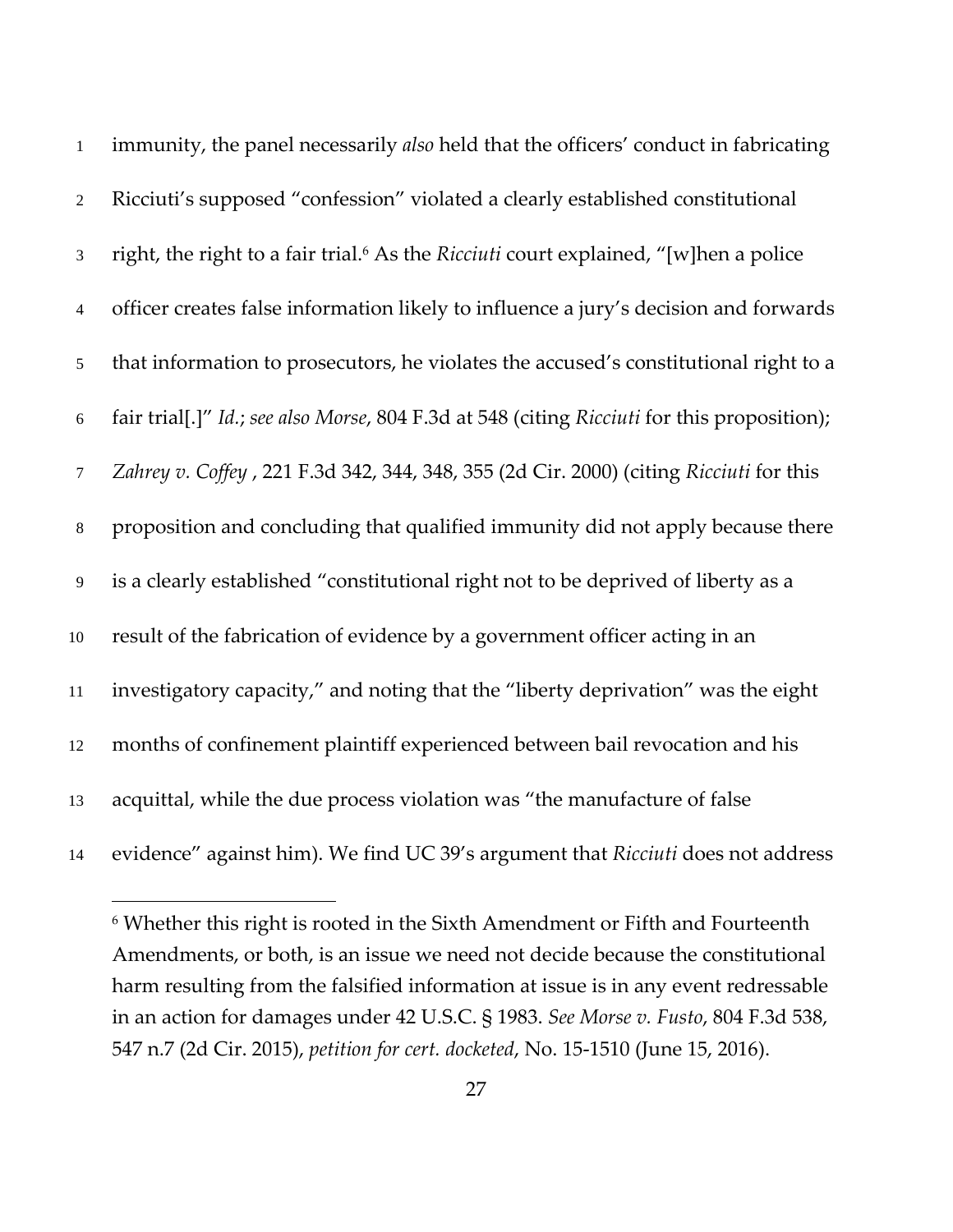1 the merits of the fair trial claim unpersuasive, as well as contrary to the explicit

2 reasoning of our opinion in that case.<sup>7</sup>

-

- 3 UC 39's reliance on *Jovanovic v. City of New York*, a non‐precedential
- 4 summary order, is also misplaced. In *Jovanovic,* the court stated that the elements
- 5 of a denial of the right to a fair trial claim were: "an (1) investigating official
- 6 (2) fabricates evidence (3) that is likely to influence a jury's decision, (4) forwards

<sup>7</sup> Not surprisingly, in light of our language in *Ricciuti*, many district courts in our circuit have cited *Ricciuti* as controlling on the merits of fair trial claims, and not merely in qualified immunity cases. *See, e.g.*, *Gomez v. City of New York*, 14‐CV‐ 2621, 2016 WL 2591883, at \*3 (E.D.N.Y. May 5, 2016) (citing *Ricciuti*, among other authorities, for the proposition that "[w]hen an officer supplies false information to a prosecutor about a suspect, the officer has violated that suspect's right to a fair trial[,] . . . even if the officer had probable cause to arrest the accused," as well as for the proposition that qualified immunity is unavailable "where, as here, the action violates an accused's clearly established constitutional rights, and no reasonably competent officer could believe otherwise"); *Soomro v. City of New York*, No. 13CV0187, 2016 WL 1266069, at \*6 (S.D.N.Y. Mar. 30, 2016) ("The Second Circuit's 1997 precedential decision in *Ricc[iu]ti* makes it clear that the fabrication and provision of material false evidence to a prosecutor is a violation of clearly established constitutional rights of the accused."); *Pesola v. City of New York*, 15‐cv‐1917, 15‐cv‐1918, 2016 WL 1267797, at \*10 (S.D.N.Y. Mar. 30, 2016) (quoting *Ricciuti*, 124 F.3d at 130); *Ganek v. Leibowitz*, 15cv1446, 2016 WL 929227, at \*9 (S.D.N.Y. Mar. 10, 2016) (same), *appeal docketed*, No. 16‐1463 (2d Cir. May 9, 2016).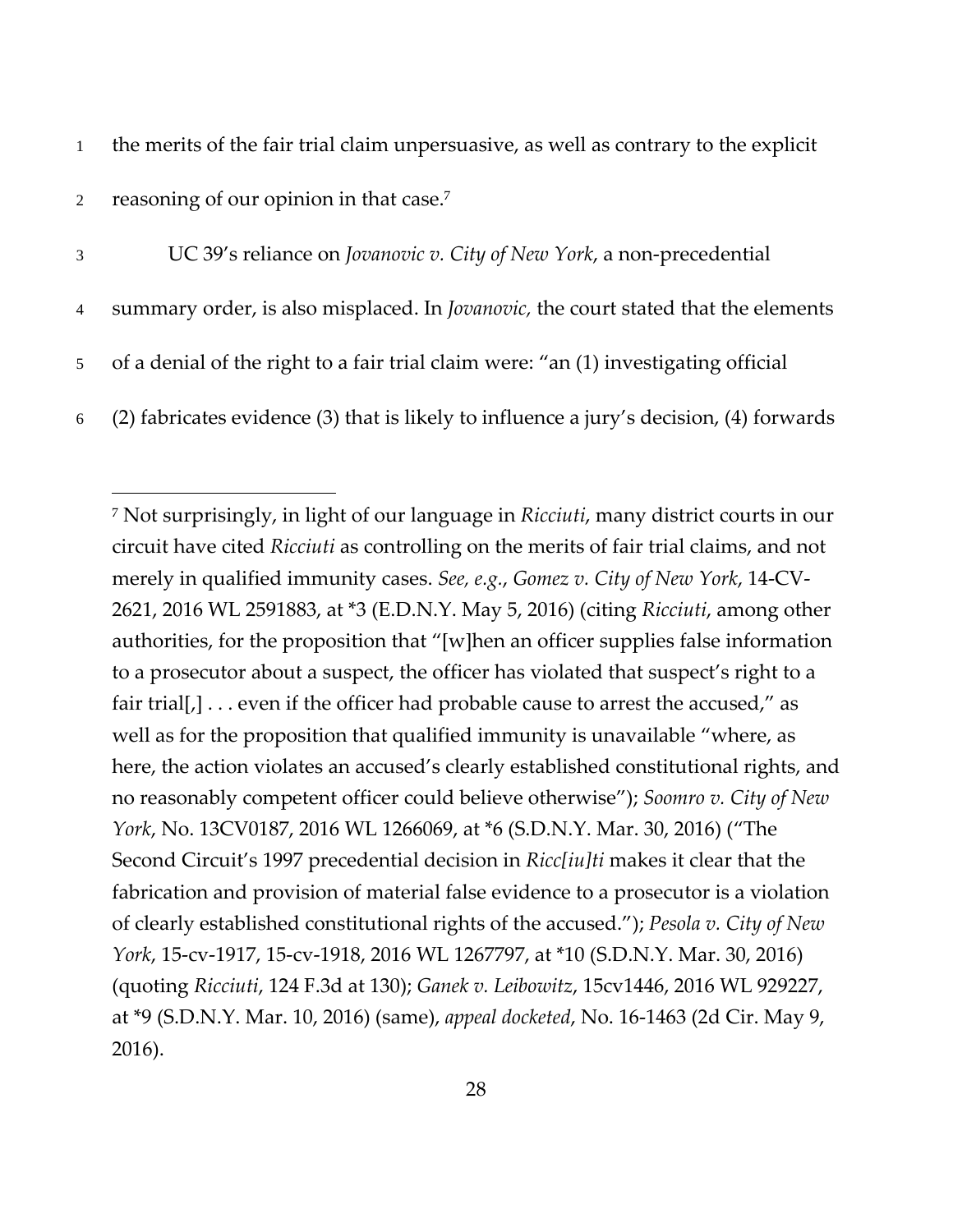| $\mathbf{1}$   | that information to prosecutors, and (5) the plaintiff suffers a deprivation of         |
|----------------|-----------------------------------------------------------------------------------------|
| $\overline{2}$ | liberty as a result." 486 F. App'x at 152. UC 39 interprets the "as a result"           |
| 3              | language of the fifth element to mean that the falsified information must be the        |
| $\overline{4}$ | only reason the plaintiff suffered a deprivation of his liberty, such that a            |
| $\mathfrak{S}$ | privileged arrest is sufficient to negate this element of an arrestee's Section 1983    |
| $6\,$          | claim. UC 39 places more weight on the "as a result" language than it can bear.         |
| $\tau$         | First, the cited language is not the holding of the case, which neither                 |
| 8              | purports to decide any new point of law nor claims to constrict or revise the           |
| 9              | holding of Ricciuti. The recitation of elements is simply a restatement of the          |
| $10\,$         | holdings of prior cases. Second, that formulation is in fact derived from the           |
| 11             | following language in Ricciuti: "When a police officer creates false information        |
| 12             | likely to influence a jury's decision and forwards that information to prosecutors,     |
| 13             | he violates the accused's constitutional right to a fair trial, and the harm            |
| 14             | occasioned by such unconscionable action is redressable in an action for damages        |
| 15             | under 42 U.S.C. § 1983." Ricciuti, 124 F.3d at 130; see Jovanovic, 485 F. App'x at 152  |
| 16             | (citing Jocks v. Tavernier, 316 F.3d 128, 138 (2d Cir. 2003), and Ricciuti, 124 F.3d at |
| 17             | 130); Jocks, 316 F.3d at 138 (quoting Ricciuti, 124 F.3d at 130). But that language     |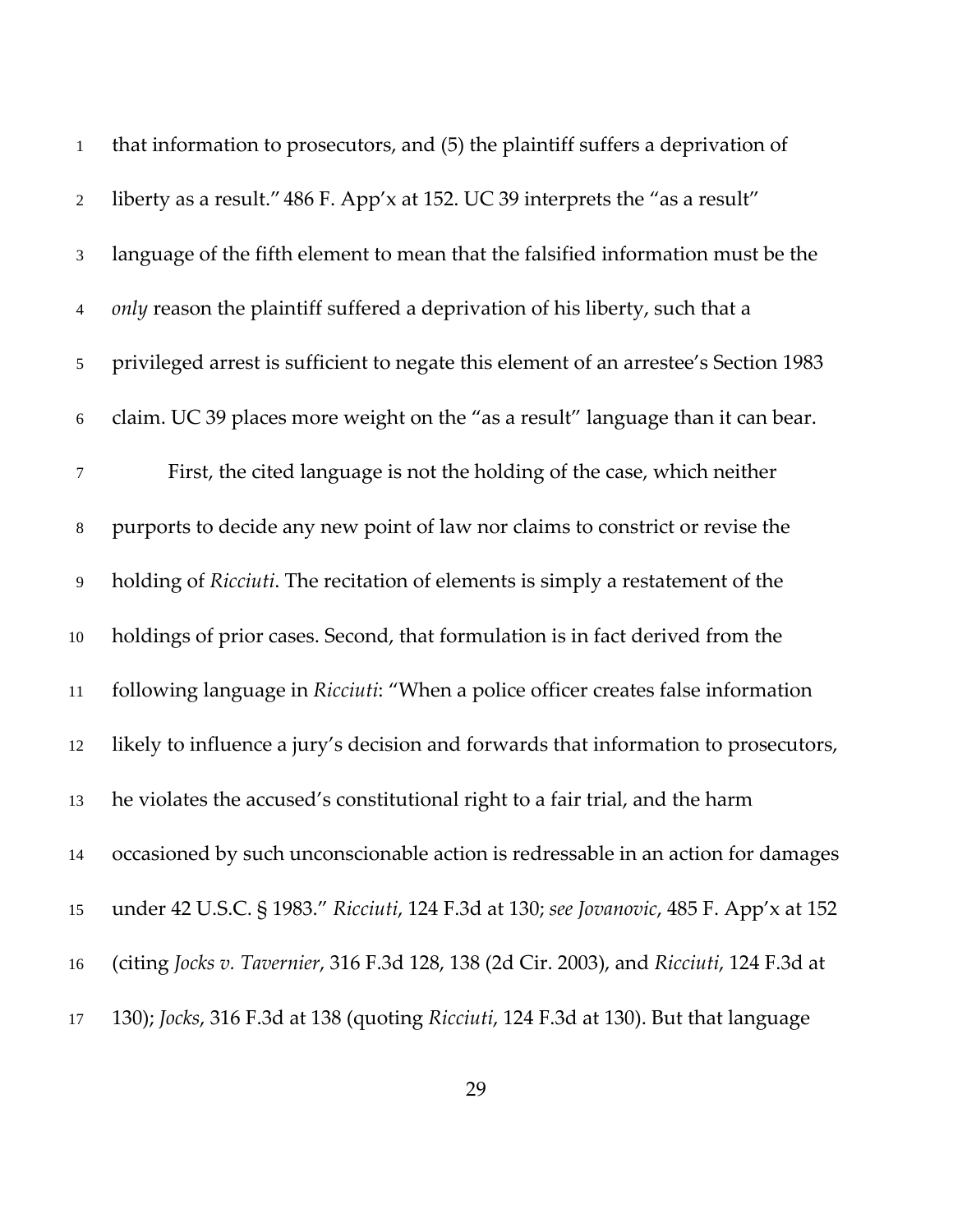| $\mathbf{1}$   | cannot mean what UC 39 would have it mean. In Ricciuti, as here, the court was           |
|----------------|------------------------------------------------------------------------------------------|
| $\sqrt{2}$     | addressing a claim of a denial of the right to a fair trial based on an officer's        |
| $\mathfrak{Z}$ | provision of false information where the arrest itself had been privileged. See 124      |
| $\overline{4}$ | F.3d at 130. Thus, even though the arrest of one of the plaintiffs, Alfred Ricciuti,     |
| $\mathfrak{S}$ | was supported by probable cause, and therefore a privileged arrest accounted for         |
| 6              | at least some portion of the deprivation of his liberty, the Ricciuti court              |
| $\tau$         | nevertheless found that Alfred Ricciuti had suffered a deprivation of liberty as a       |
| $8\,$          | result of the officer's fabrication of a false confession. Id. Ricciuti thus necessarily |
| 9              | stands for the proposition that a privileged arrest is insufficient to negate the fifth  |
| 10             | element of a fair trial claim when an officer falsifies information "likely to           |
| 11             | influence a jury's decision and forwards that information to prosecutors." Id.           |
| 12             | Third, the conclusion is entirely sound. An <i>arrest</i> is lawful when supported by    |
| 13             | probable cause - a rather low threshold. But an arrest in itself may involve only a      |
| 14             | limited deprivation of liberty. The setting of bail, which may make the difference       |
| 15             | between freedom and confinement pending trial, and the prosecutor's decision             |
| 16             | to pursue charges rather than to dismiss the complaint without further action,           |
| 17             | may depend on the prosecutor's and magistrate's assessments of the strength of           |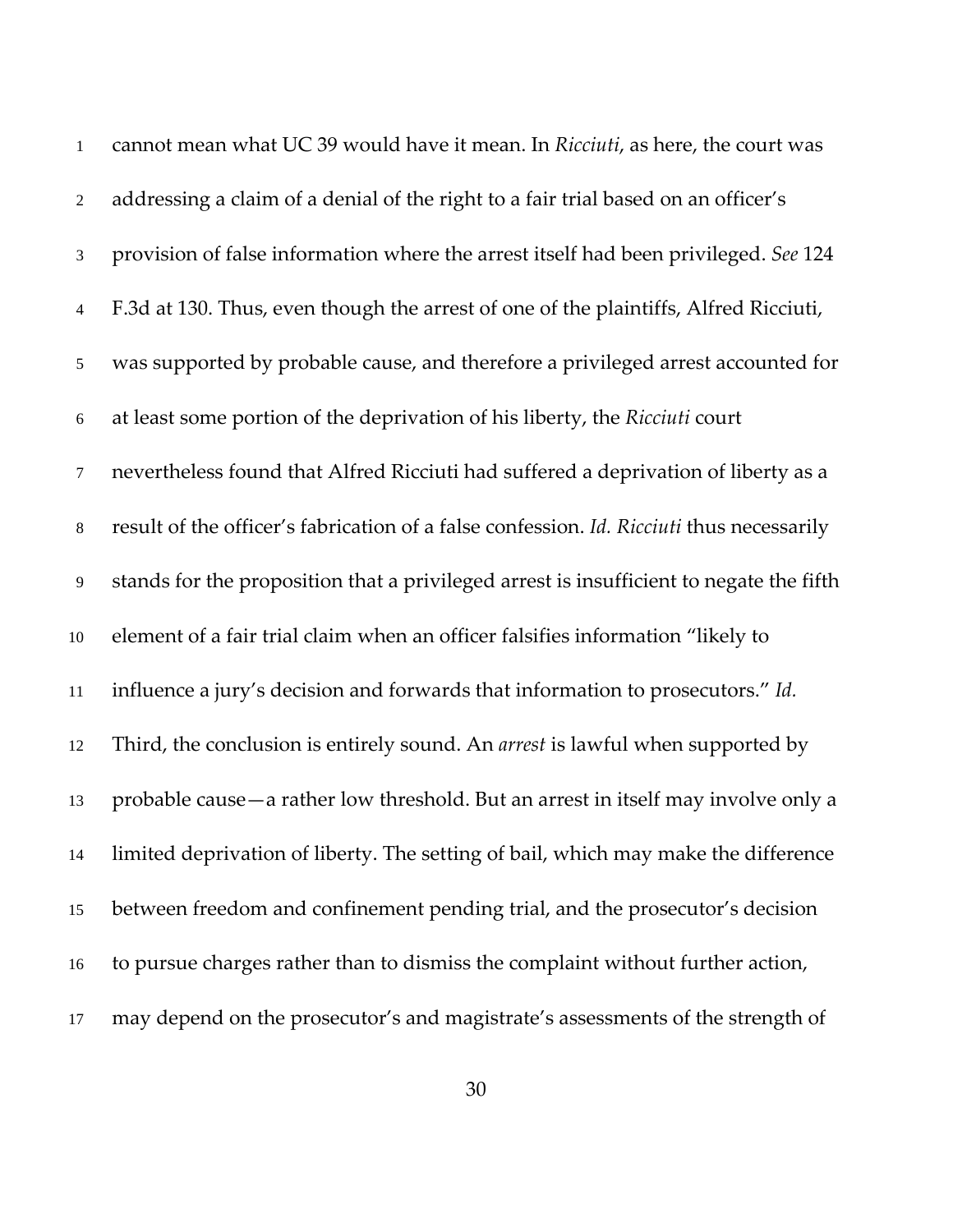| $\mathbf{1}$   | the case, which in turn may be critically influenced by fabricated evidence. Thus,              |
|----------------|-------------------------------------------------------------------------------------------------|
| $\overline{2}$ | a further deprivation of liberty can result from the fabrication of evidence even if            |
| 3              | the initial arrest is lawful. Fourth, <i>Jovanovich</i> itself, in the very next sentence after |
| $\overline{4}$ | the one relied upon by UC 39, explicitly states "[p]robable cause is not a defense"             |
| 5              | to a claim for a denial of the right to a fair trial. 486 F. App'x at 152.                      |
| 6              | In short, a Section 1983 claim for the denial of a right to a fair trial based on               |
| $\tau$         | an officer's provision of false information to prosecutors can stand even if the                |
| $8\,$          | officer had probable cause to arrest the Section 1983 plaintiff. The language of                |
| 9              | Jovanovic cannot support the meaning UC 39 assigns to it.                                       |
| $10\,$         | UC 39's second argument, that Garnett's claim based on falsified                                |
| $11\,$         | information is only cognizable as a claim for malicious prosecution or for false                |
| 12             | arrest under the Fourth Amendment, and not as an independent fair trial claim,                  |
| 13             | is similarly unpersuasive.                                                                      |
| 14             | First, claims alleging the denial of a right to a fair trial based on fabricated                |
| 15             | information are redressable under the Constitution, regardless of which                         |
| 16             | constitutional provision provides the basis for the claim - "[c] ertain wrongs                  |
| 17             | affect more than a single right and, accordingly, can implicate more than one of                |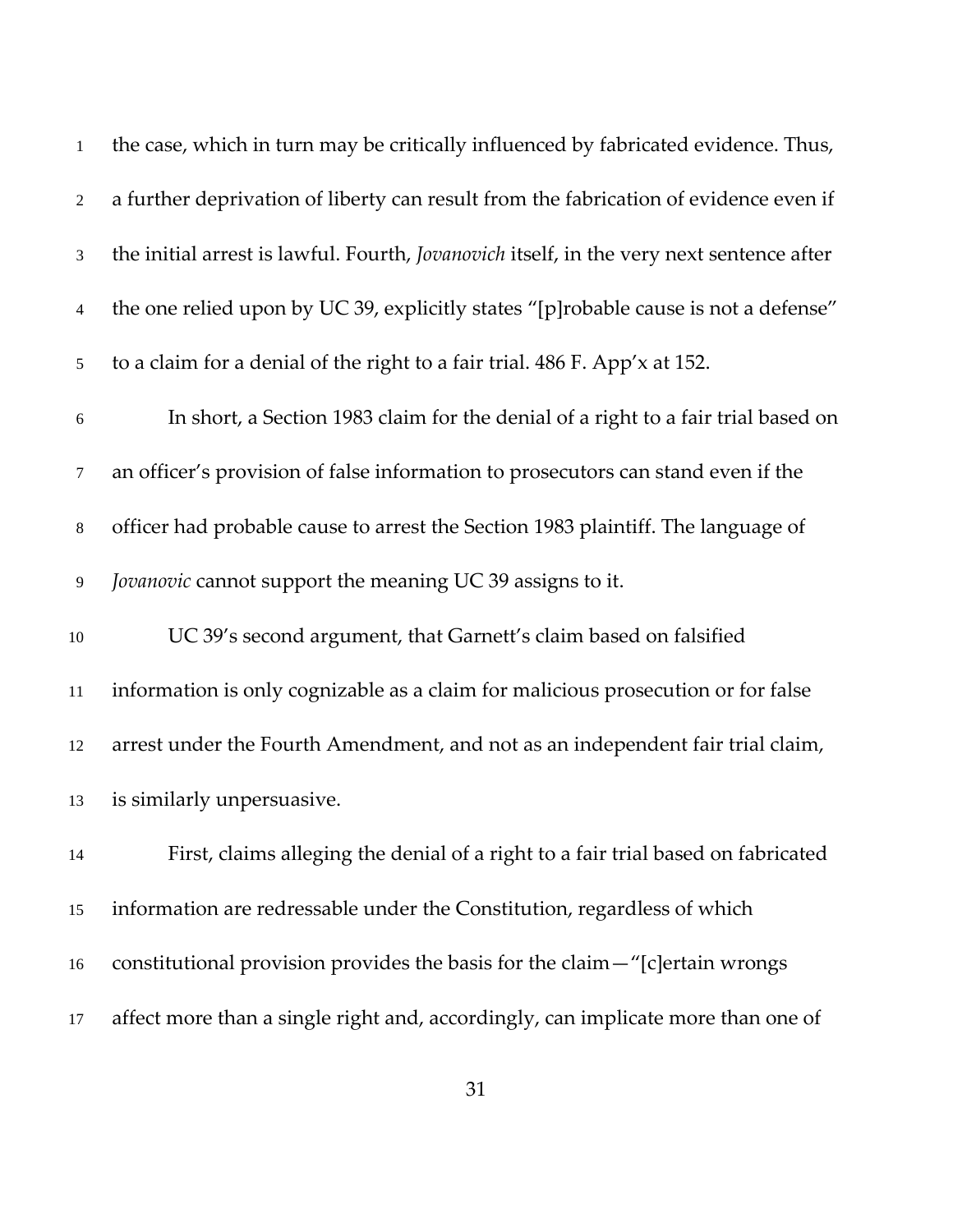| $1\,$            | the Constitution's commands." See Soldal v. Cook Cty., Ill., 506 U.S. 56, 70 (1992);    |
|------------------|-----------------------------------------------------------------------------------------|
| $\overline{2}$   | see also Gregory v. City of Louisville, 444 F.3d 725, 750-51 (6th Cir. 2006) (reversing |
| $\mathfrak{Z}$   | district court's conclusion that one factual premise could not form the basis of        |
| $\overline{4}$   | separate claims of constitutional violations under Section 1983); Riley v. City of      |
| 5                | Montgomery, Ala., 104 F.3d 1247, 1253-54 (11th Cir. 1997) (permitting a                 |
| $\sqrt{6}$       | fabrication-of-evidence claim to go forward against one defendant while                 |
| $\boldsymbol{7}$ | rejecting malicious prosecution claim against others). Indeed, our sister circuits      |
| $\,8\,$          | have recognized that a plaintiff may pursue an independent due process claim            |
| $\overline{9}$   | premised on fabricated evidence. As the Fifth Circuit has observed, we, along           |
| $10\,$           | with the Eighth, Ninth, and Tenth Circuits, have "all found denials of due              |
| 11               | process when charges rest on fabricated evidence," and the Fifth Circuit agrees         |
| 12               | that there is "a due process right not to have police deliberately fabricate            |
| 13               | evidence and use it to frame and bring false charges against" an arrestee. Cole v.      |
| 14               | Carson, 802 F.3d 752, 770-71 (5th Cir. 2015), petition for cert. docketed, No. 16-351   |
| 15               | (Sept. 19, 2016).                                                                       |

Second, probable cause, which is a Fourth Amendment concept, should not be used to immunize a police officer who violates an arrestee's non‐Fourth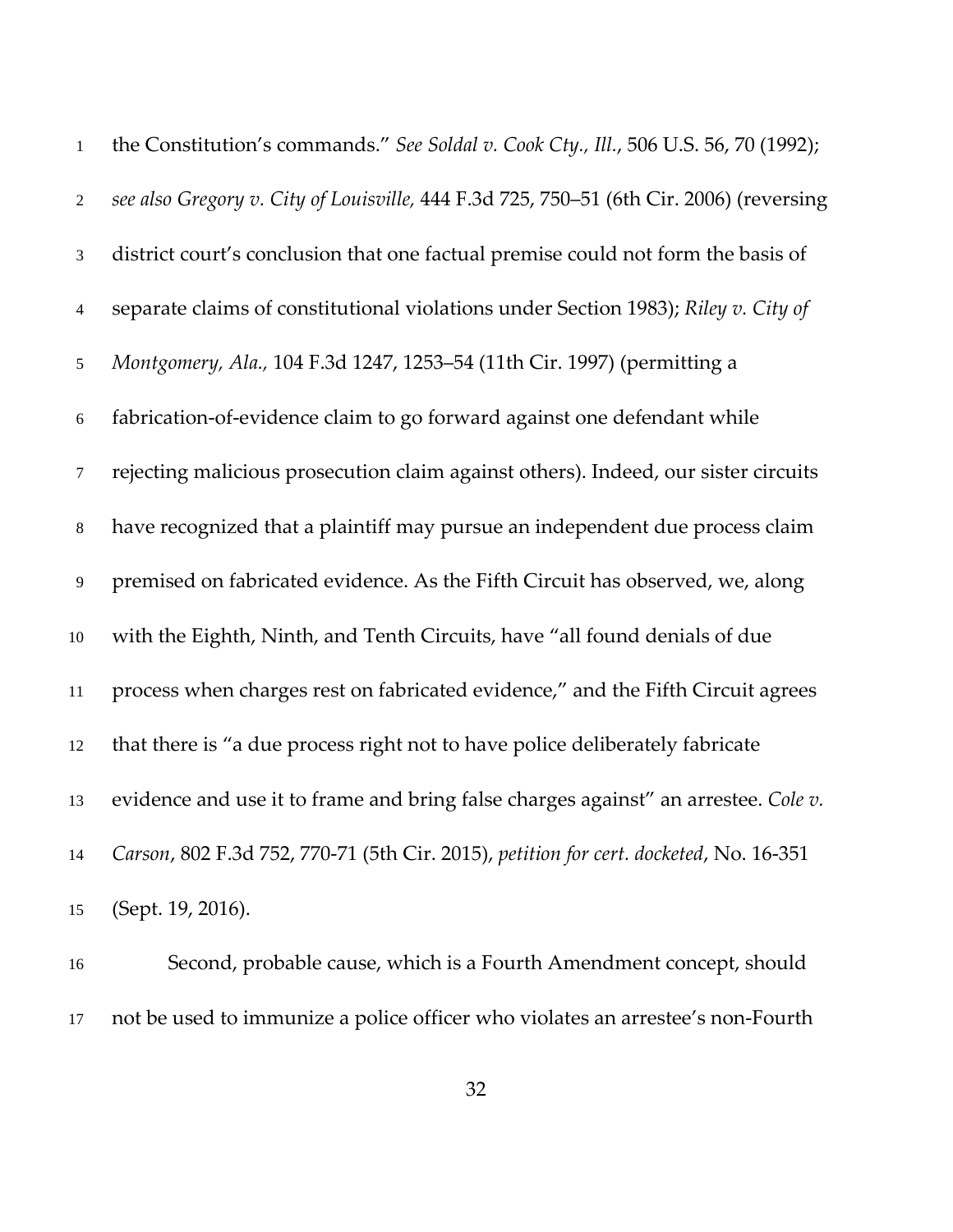| $\mathbf{1}$   | Amendment constitutional rights. See Ricciuti, 124 F.3d at 129-30 (rejecting         |
|----------------|--------------------------------------------------------------------------------------|
| $\overline{2}$ | defendants' argument that "so long as there was probable cause for [the] arrest      |
| $\mathfrak{Z}$ | . the fabrication of evidence is legally irrelevant" because such a rule would       |
| $\overline{4}$ | "make a mockery of the notion that Americans enjoy the protection of due             |
| $\mathfrak{S}$ | process of the law and fundamental justice."); see also Robinson v. City of Garland, |
| 6              | Tex., No. 3:10-CV-2496-M, 2016 WL 1253557, at *8 (N.D. Tex. Feb. 29, 2016)           |
| $\tau$         | (Ramirez, Mag. J.) ("There may be a due process violation when police                |
| $8\,$          | intentionally fabricate evidence, successfully get someone falsely charged, and      |
| 9              | relief under the Fourth Amendment is unavailable. The presence of probable           |
| 10             | cause does not forestall Plaintiff's options under the Fourteenth Amendment."        |
| $11\,$         | (citations omitted)). Relatedly, using probable cause as a shield would unduly       |
| 12             | limit an arrestee's right to relief when a police officer fabricates evidence.       |
| 13             | Because probable cause is no defense to a denial of the right to a fair trial claim, |
| 14             | fair trial claims cover kinds of police misconduct not addressed by false arrest or  |
| 15             | malicious prosecution claims. See Ricciuti, 124 F.3d at 130 ("[A] police officer's   |
| 16             | fabrication and forwarding to prosecutors of known false evidence works an           |
| 17             | unacceptable corruption of the truth-seeking function of the trial process."         |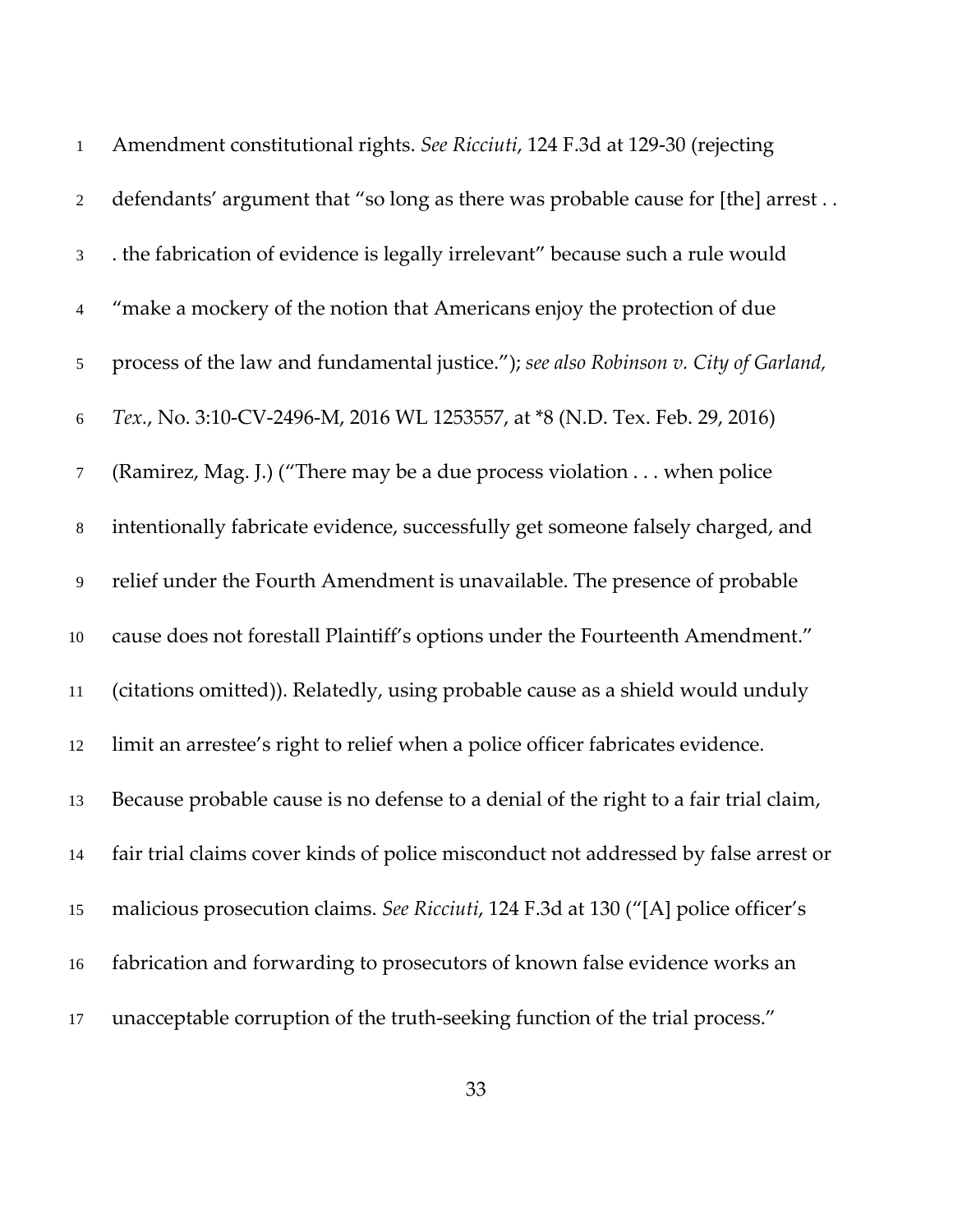| $\,1\,$        | (internal quotation marks and citations omitted)); see also Castellano v. Fragozo, |
|----------------|------------------------------------------------------------------------------------|
| $\overline{2}$ | 352 F.3d 939, 955 (5th Cir. 2003) (finding jury instructions "deeply flawed" when  |
| 3              | they limited the jury's use of fabricated evidence to evaluate a Fourth            |
| $\overline{4}$ | Amendment malicious prosecution claim without allowing a finding of a              |
| 5              | Fourteenth Amendment due process violation).                                       |
| $\sqrt{6}$     | Third and lastly, any limitation of false information allegations to false         |
| 7              | arrest and malicious prosecution claims would ignore the collateral                |
| $8\,$          | consequences that are associated with fabricated information even if the officer   |
| $\overline{9}$ | had probable cause for the initial arrest. As the Fifth Circuit has observed,      |
| 10             | "[b]eing framed and falsely charged" damages an individual's reputation,           |
| $11\,$         | requires that individual to "mount a defense, and places him in the power of a     |
| 12             | court of law[.]" Cole, 802 F.3d at 772 (footnote omitted). "[T]hese wrongs do      |
| 13             | not disappear where there is no violation of [the Fourth A]mendement" and,         |
| 14             | "where there is no more specific constitutional protection available, the          |
| 15             | Fourteenth Amendment may offer protection." Id. (citations omitted); see Lisker v. |
| 16             | City of L.A., 780 F.3d 1237, 1242 (9th Cir. 2015) (explaining that "police         |
| 17             | investigative materials have evidentiary value wholly apart from assisting trial   |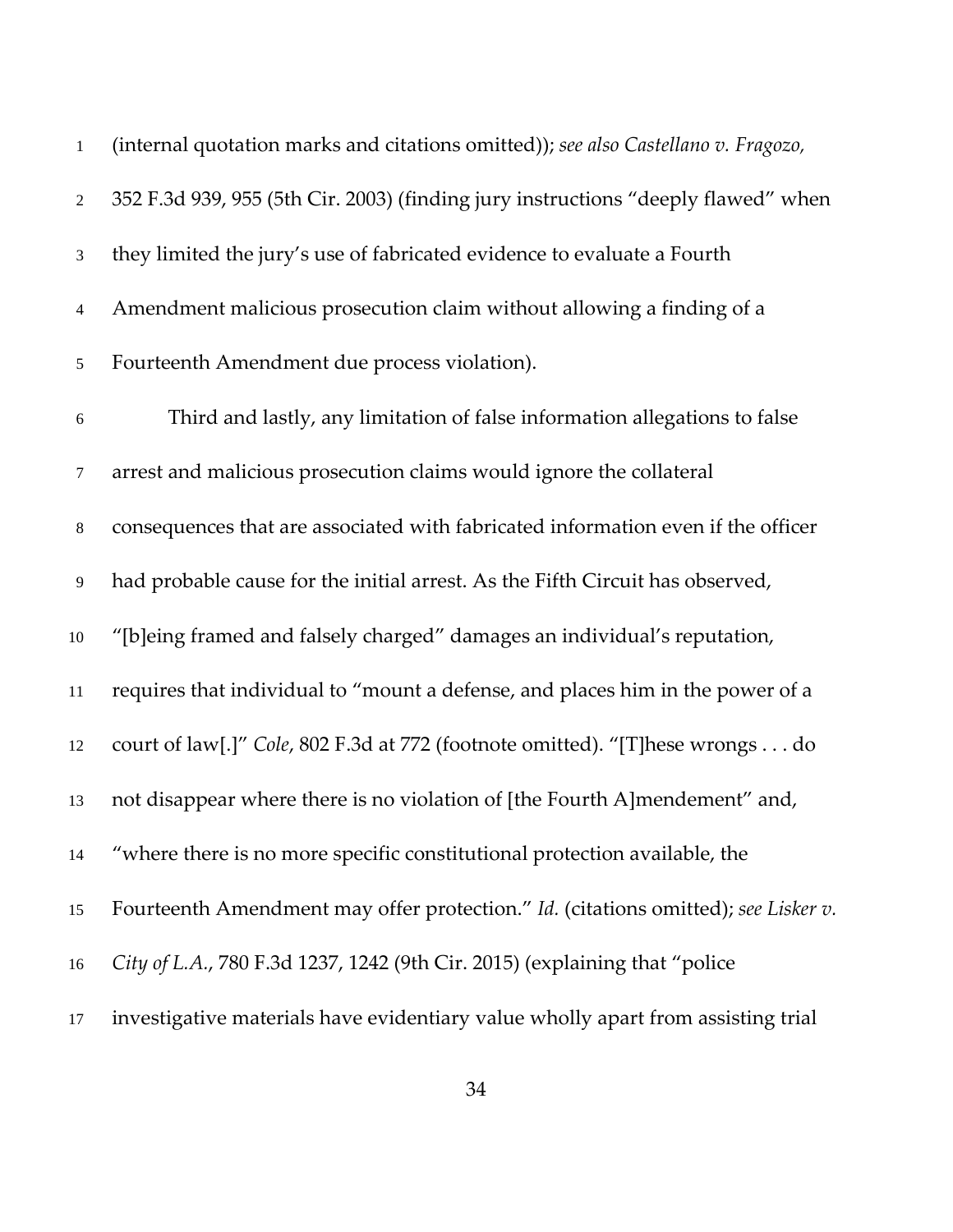testimony—they comprise part of the documentary record before the prosecution 2 and defense and affect charging decisions, plea bargaining, and cross-examination of the investigating officers" (internal quotation marks and citation omitted)).

Although we hold that *any* information fabricated by an officer can serve as the basis of a claim for a denial of the right to a fair trial, we acknowledge concerns raised by the City of New York ("City") about attaching liability for false information to an officer's account of his or her own observations of an alleged criminal activity giving rise to an arrest. For example, the City posits that an affirmance of *Ricciuti* would lead to the retrial of every unsuccessful state prosecution as a federal Section 1983 action and would turn an individual's resentment at being prosecuted into allegations of fabrication against police officers. The City cautions that such retrials would impose burdens on society by chilling the work of honest officers and by diverting energy away from general policing and towards defensive litigation.

This court does not take those concerns lightly. Nonetheless, the City's proposed distinction between fabricated testimony about what an officer claims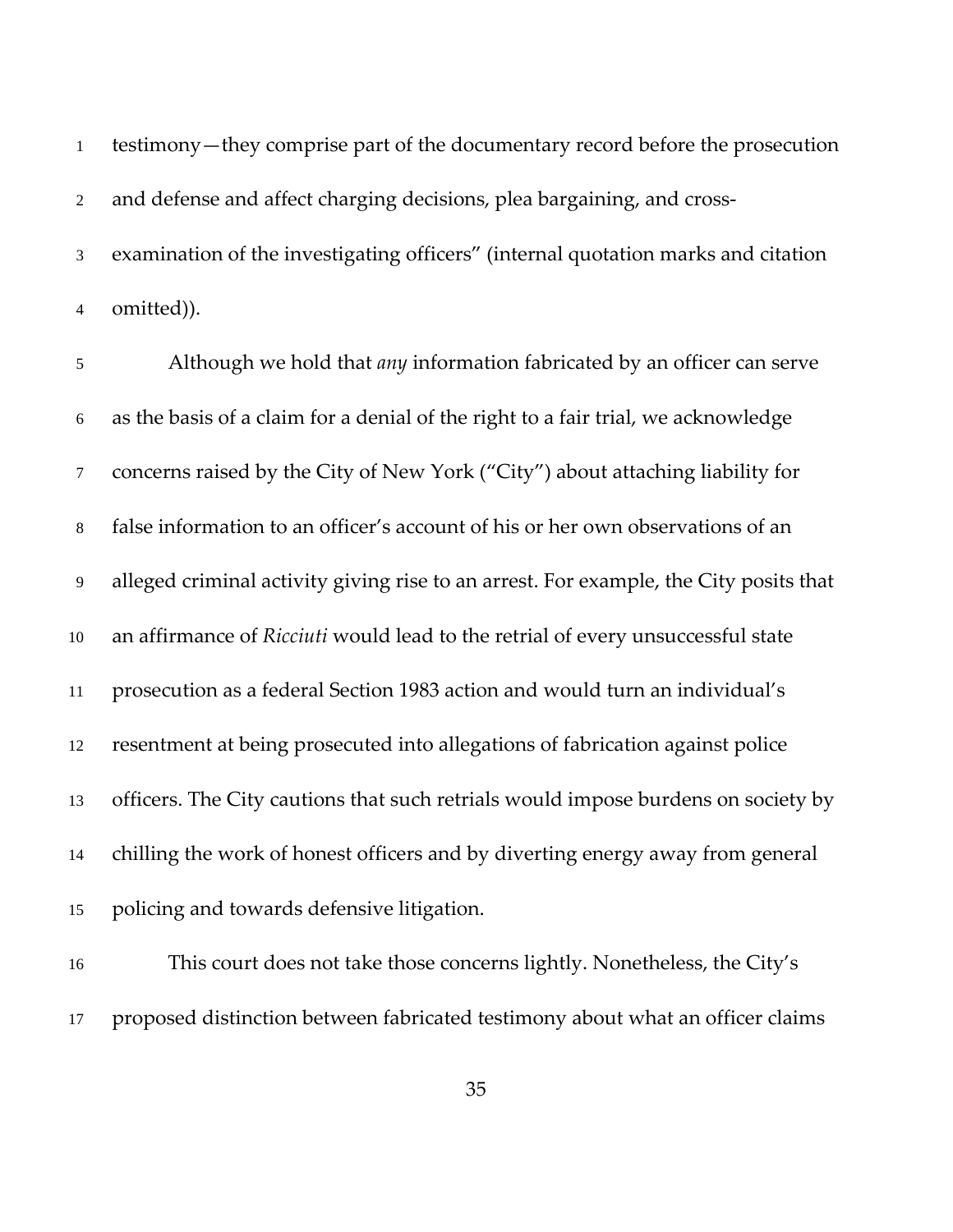| $\mathbf{1}$   | to have seen during a "buy and bust" and fabricated testimony about a                    |
|----------------|------------------------------------------------------------------------------------------|
| $\sqrt{2}$     | purported confession is incoherent. The court's holding in Ricciuti covers "false        |
| $\mathfrak{Z}$ | information," 124 F.3d at 130, not merely false information about confessions.           |
| $\overline{4}$ | The information fabricated by Lieutenant Wheeler in Ricciuti, exactly like the           |
| $\mathfrak{S}$ | fabricated information at issue here, is nothing more or less than a false account       |
| $\sqrt{6}$     | of something the officer claimed to have seen or heard the defendant say, which          |
| $\tau$         | he forwarded to prosecutors and to which he would be expected to testify at              |
| $\,8\,$        | trial. That the officer here fabricated testimony about what he heard in a bodega,       |
| $\overline{9}$ | rather than what he heard in a police station during an interview, cannot                |
| $10\,$         | conceivably make a difference. Having considered the City's policy arguments,            |
| $11\,$         | we find that the standard outlined in Ricciuti places appropriate limitations on         |
| 12             | the availability of a claim for denial of the right to a fair trial based on fabrication |
| 13             | of information by a police officer which serve to address the City's fears.              |
| 14             | As the jury was properly instructed here, the standard in Ricciuti restricts             |
| 15             | fair trial claims based on fabrication of information to those cases in which an         |
| 16             | (1) investigating official (2) fabricates information (3) that is likely to influence a  |
| 17             | jury's verdict, (4) forwards that information to prosecutors, and (5) the plaintiff      |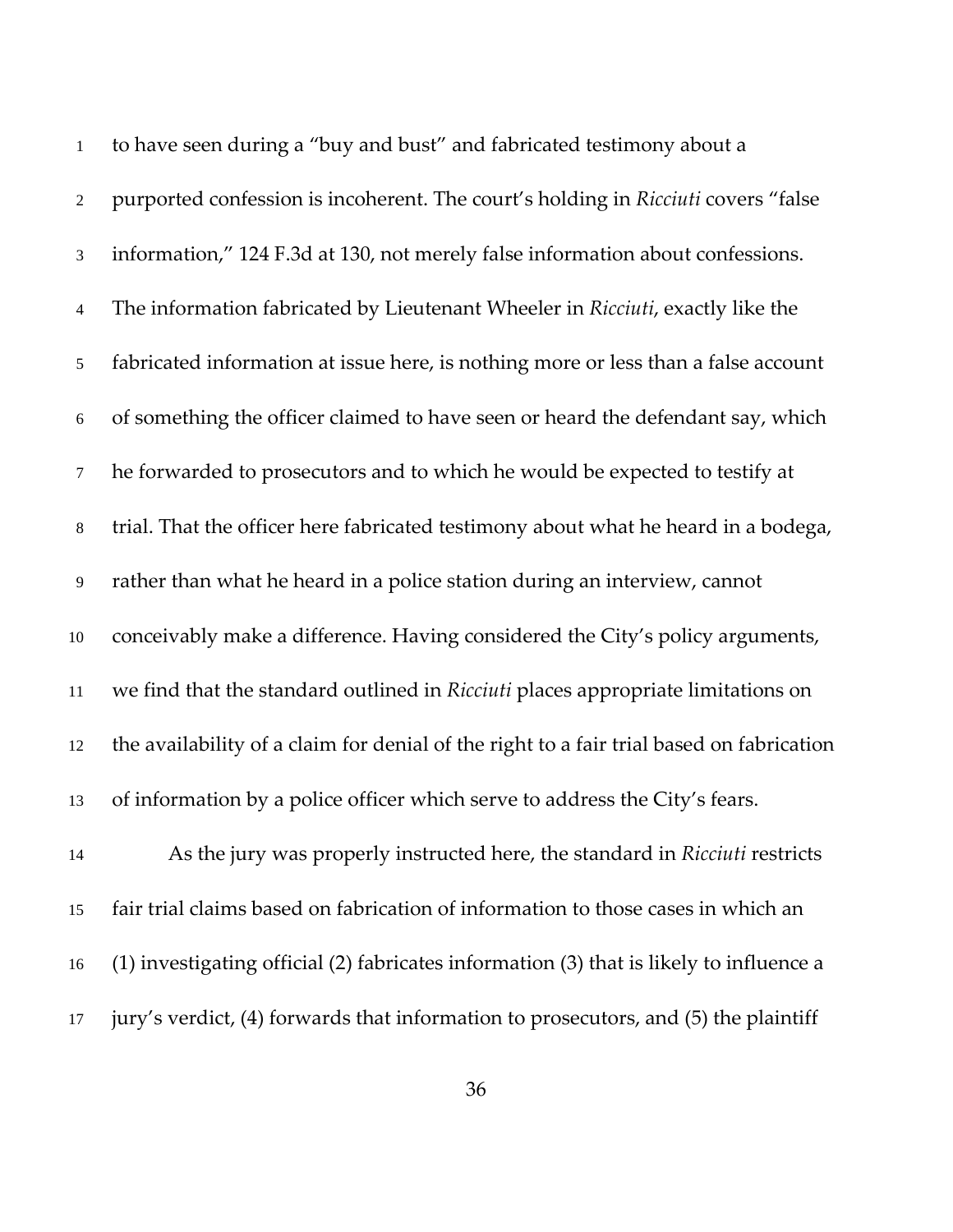| $\mathbf{1}$   | suffers a deprivation of life, liberty, or property as a result. See Ricciuti, 124 F.3d  |
|----------------|------------------------------------------------------------------------------------------|
| $\overline{2}$ | at 130; see also Jocks, 316 F.3d at 138. In order to succeed on a claim for a denial of  |
| $\mathfrak{Z}$ | the right to a fair trial against a police officer based on an allegation that the       |
| $\overline{4}$ | officer falsified information, an arrestee must prove by a preponderance of the          |
| 5              | evidence that the officer created false information, the officer forwarded the false     |
| $6\,$          | information to prosecutors, and the false information was likely to influence a          |
| $\overline{7}$ | jury's decision. See, e.g., Ricciuti v. N.Y.C. Transit Auth., 70 F. Supp. 2d 300, 331    |
| $8\,$          | (S.D.N.Y. 1999) (jury charge on the denial of constitutional right to a fair trial       |
| 9              | claim on remand in Ricciuti). These requirements all provide necessary limits on         |
| 10             | the reach of a denial of a fair trial claim based on false information.                  |
| 11             | In particular, the requirements that the information be both false and likely            |
| 12             | to influence a jury's decision constrain the types of information that can serve as      |
| 13             | the basis for a denial of the right to a fair trial claim. Ricciuti has been the law for |
| 14             | nearly twenty years, without the dire results that the City predicts from the            |
| 15             | perfectly routine application of its principles to the facts here. Experience thus       |
| 16             | suggests that the limiting principles of Ricciuti have proven effective to date in       |
| 17             | restricting claims for a denial of the right to a fair trial against police officers on  |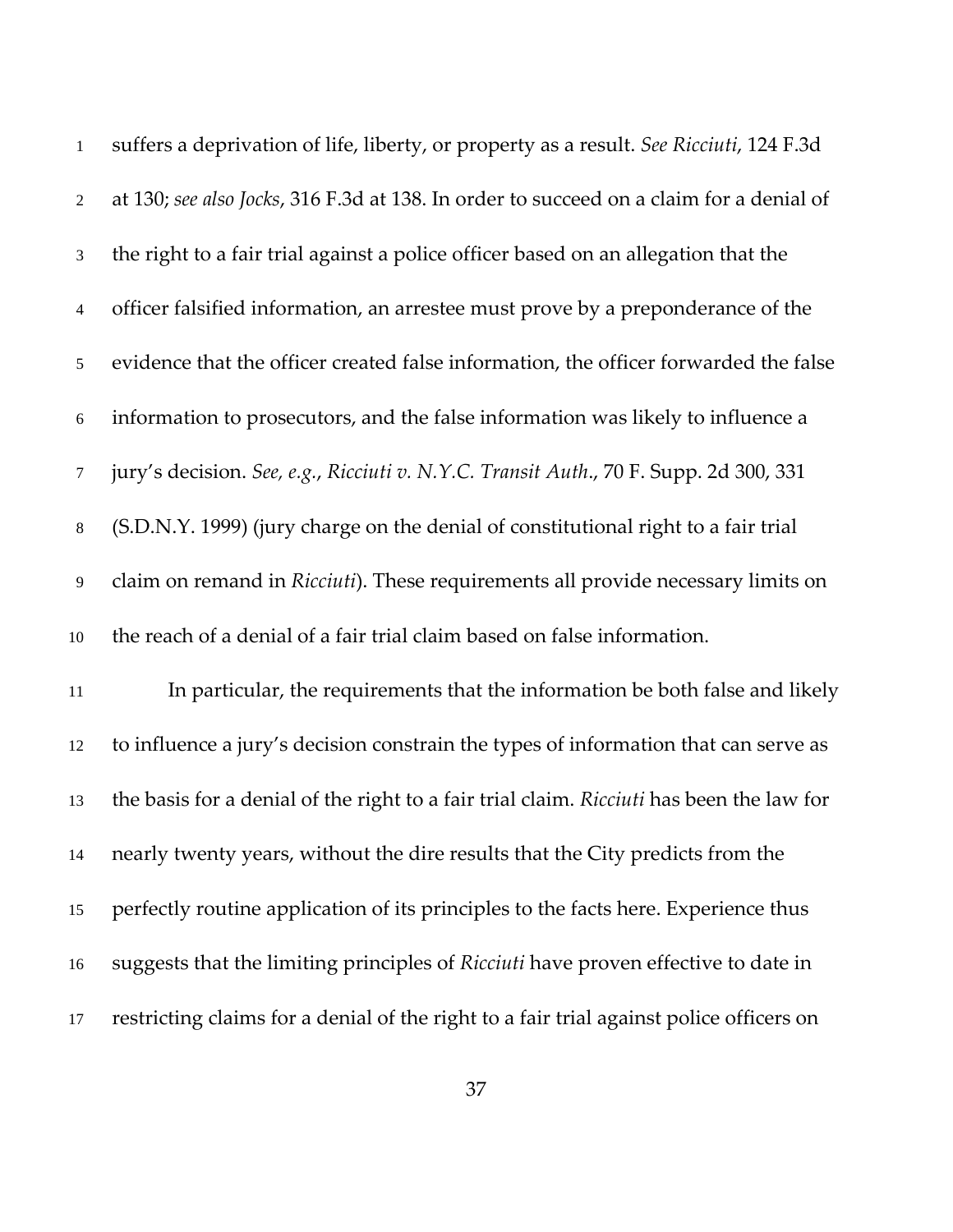| $\mathbf 1$                 | the basis of false information. The court thus embraces the limiting principles             |
|-----------------------------|---------------------------------------------------------------------------------------------|
| $\sqrt{2}$                  | inherent in the Ricciuti standard while affirming that Ricciuti's holding applies to        |
| $\ensuremath{\mathfrak{Z}}$ | falsified information contained in an officer's account of his or her observations          |
| $\overline{4}$              | of alleged criminal activity which he or she conveys to prosecutors.                        |
| 5<br>6                      | II.<br>The District Court Did Not Err in Denying Garnett's Motion for A<br><b>New Trial</b> |
| $\tau$                      | A. Standard of Review of Jury Instructions                                                  |
| $\,8\,$                     | This court reviews supplemental jury charges for abuse of discretion. See                   |
| $\overline{9}$              | Uzoukwu v. City of New York, 805 F.3d 409, 414 (2d Cir. 2015). "[I]f a supplemental         |
| $10\,$                      | jury charge is legally correct, the district court enjoys broad discretion in               |
| 11                          | determining how, and under what circumstances, that charge will be given." Id.              |
| 12                          | (internal quotation marks and citation omitted). Further, "a trial court                    |
| 13                          | responding to a note from a deliberating jury is only required to answer the                |
| 14                          | particular inquiries posed" and it "enjoys considerable discretion in construing            |
| 15                          | the scope of a jury inquiry and in framing a response tailored to the inquiry."             |
| 16                          | United States v. Rommy, 506 F.3d 108, 126 (2d Cir. 2007) (citations omitted).               |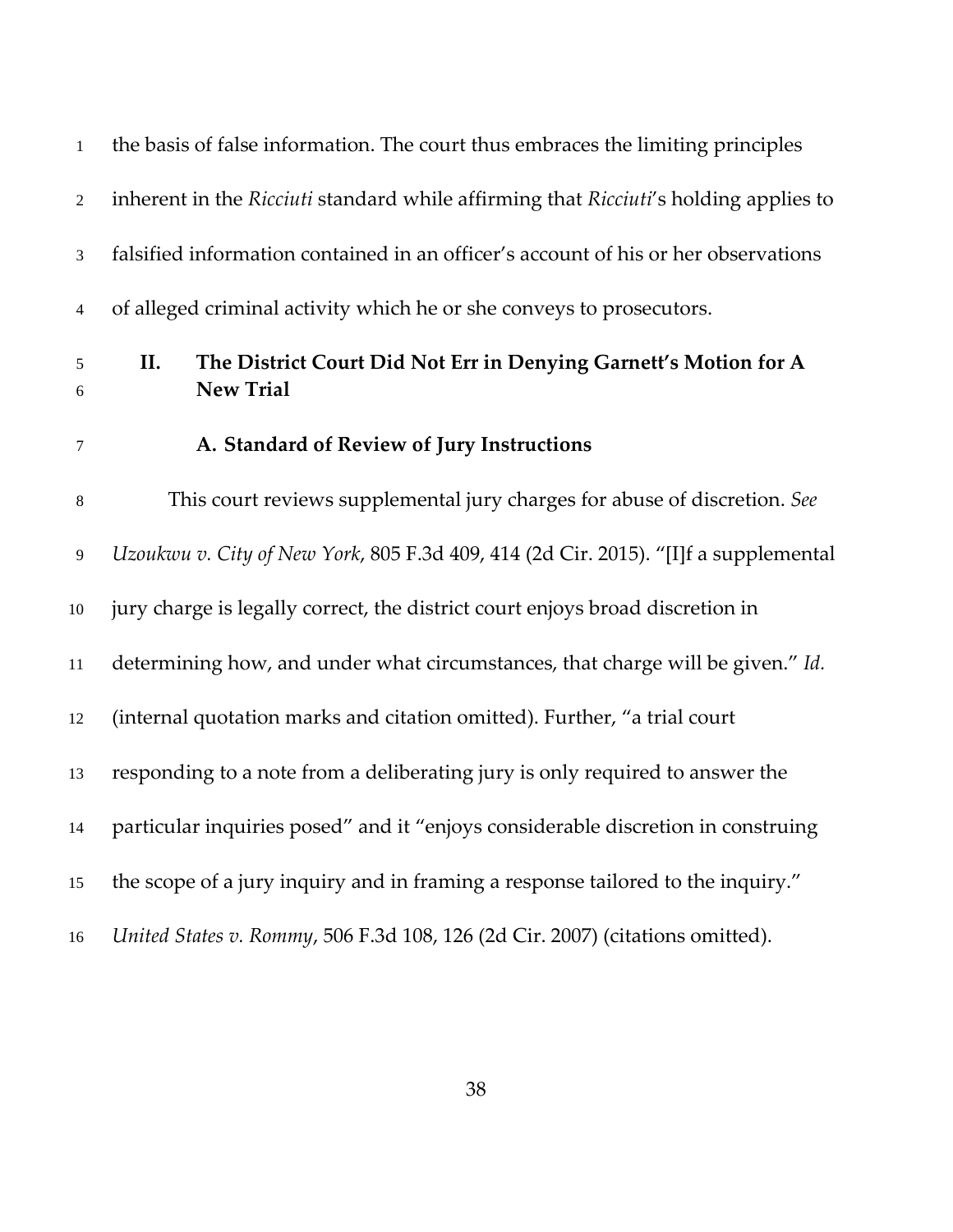## **B. Analysis**

| $\sqrt{2}$     | In his cross-appeal, Garnett argues that the district court erred in declining          |
|----------------|-----------------------------------------------------------------------------------------|
| $\mathfrak{Z}$ | to instruct the jury, in response to the jury's request for clarification on the issue, |
| $\overline{4}$ | that mere knowledge of criminal activity without involvement in the activity            |
| 5              | does not constitute probable cause to arrest.                                           |
| $\sqrt{6}$     | We find the district court did not abuse its discretion in declining to give            |
| 7              | this instruction. First, Garnett's counsel agreed that the supplemental instruction     |
| $8\,$          | in response to the jury's note "accurate[ly]" stated the law to the extent that it      |
| 9              | charged "an innocent person could be arrested if it appears to a reasonable             |
| $10\,$         | officer that a crime was being committed [by that person]." App'x at 577-78. "[A]       |
| 11             | jury instruction will be deemed adequate, so long as the charge, taken as a whole,      |
| 12             | is correct and sufficiently covers the case so that a jury can intelligently            |
| 13             | determine the questions presented to it." Care Travel Co. v. Pan Am. World              |
| 14             | Airways, 944 F.2d 983, 996 (2d Cir. 1991) (internal quotation marks and citations       |
| 15             | omitted). Because the district court's probable cause instruction was "correct and      |
| 16             | sufficiently covered the essential issues[,]" Luciano v. Olsten Corp., 110 F.3d 210,    |
| 17             | 218 (2d Cir. 1997) (internal quotation marks and citation omitted), we cannot say       |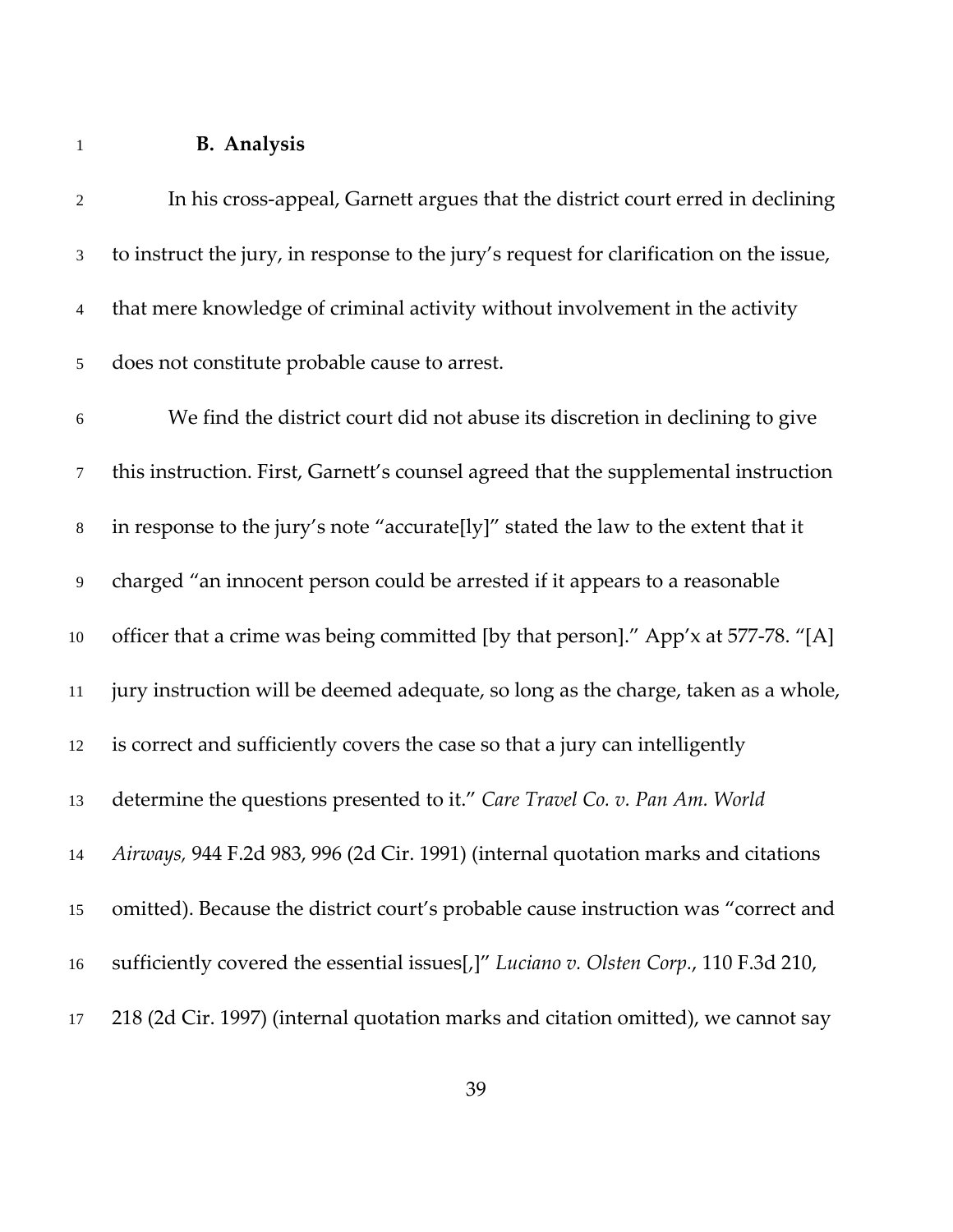| $\mathbf{1}$   | that the supplemental instruction "created a distinct risk of confusing the jury[,]"  |
|----------------|---------------------------------------------------------------------------------------|
| $\overline{2}$ | Gordon v. N.Y.C. Bd. of Educ., 232 F.3d 111, 118 (2d Cir. 2000). The district court's |
| 3              | instructions made clear, and correctly so, that probable cause is evaluated by        |
| $\overline{4}$ | examining, "based on the totality of the circumstances," whether the police           |
| $\mathfrak{S}$ | officer has "knowledge of or reasonably trustworthy information as to facts and       |
| $\sqrt{6}$     | circumstances sufficient to warrant a person of reasonable caution in the             |
| $\tau$         | belief that an offense has been or is being committed by the person to be             |
| $\,8\,$        | arrested." App'x at 524. That instruction was sufficient to make clear that           |
| 9              | (a) what matters is the officer's reasonable belief; and (b) that the reasonable      |
| $10\,$         | belief has to be that the individual to be arrested "has been or is commit[ing]"      |
| 11             | a criminal offense. Id. Along with this probable cause instruction, the district      |
| 12             | court instructed the jury that Garnett had been arrested for criminal sale of a       |
| 13             | controlled substance and that Garnett could be liable for the conduct of others if,   |
| 14             | "acting with the mental culpability required for the commission thereof, he           |
| 15             | intentionally aids such person in such conduct." App'x at 526-27. The                 |
| 16             | supplemental instruction reiterated these basic principles that are central to        |
| 17             | probable cause and to the offense for which Garnett was arrested. Thus,               |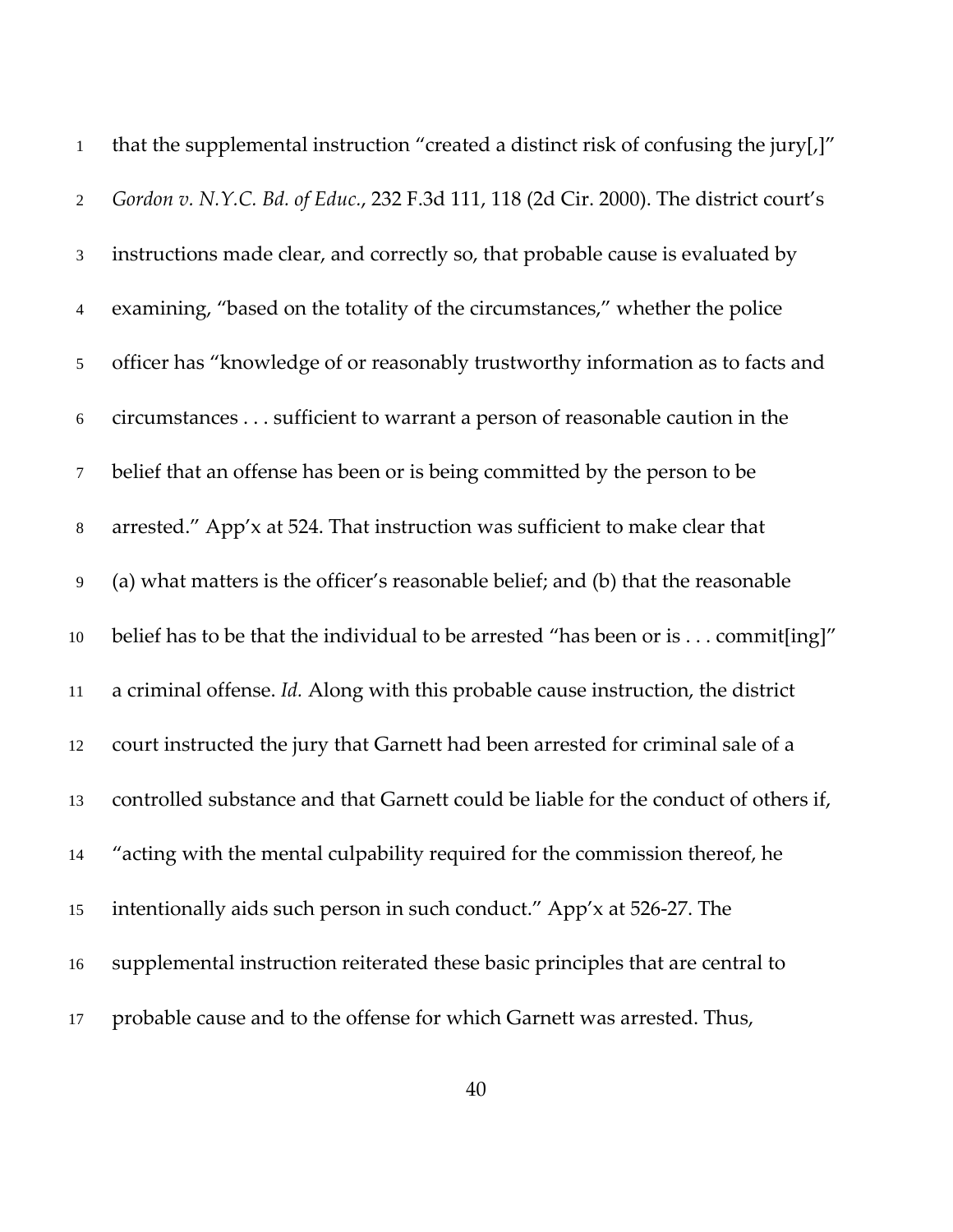| $\mathbf{1}$   | combining the district court's instructions on probable cause and aiding and          |
|----------------|---------------------------------------------------------------------------------------|
| $\overline{2}$ | abetting, the charge taken as a whole made clear that for UC 39 to have probable      |
| 3              | cause to believe that Garnett was aiding and abetting a drug sale, the officer        |
| 4              | would have to have had a reasonable belief that Garnett not only knew that an         |
| 5              | illegal transaction was occurring, but also was "intentionally aiding" that sale of   |
| 6              | narcotics. Accordingly, we hold that the district court's supplemental charge         |
| 7              | "correct[ly] and sufficiently covered the essential issues" with respect to the       |
| $8\,$          | jury's question on probable cause. See Luciano, 110 F.3d at 218.                      |
| $\overline{9}$ | Furthermore, the district court expressly permitted the jury to send                  |
| 10             | another note if its supplemental instruction did not answer the original question,    |
| 11             | but the jury did not do so. Thus, this court is satisfied that the district court did |
| 12             | not abuse its discretion in giving the challenged supplemental jury charge.           |
| 13             | <b>CONCLUSION</b>                                                                     |
| 14             | For the foregoing reasons, this court holds that the district court did not err       |
| 15             | in denying UC 39's motion for judgment as a matter of law or in denying               |
| 16             | Garnett's motion for a new trial. In doing so, this court confirms that the holding   |
| 17             | of Ricciuti, along with the limiting standard therein, applies to false information   |